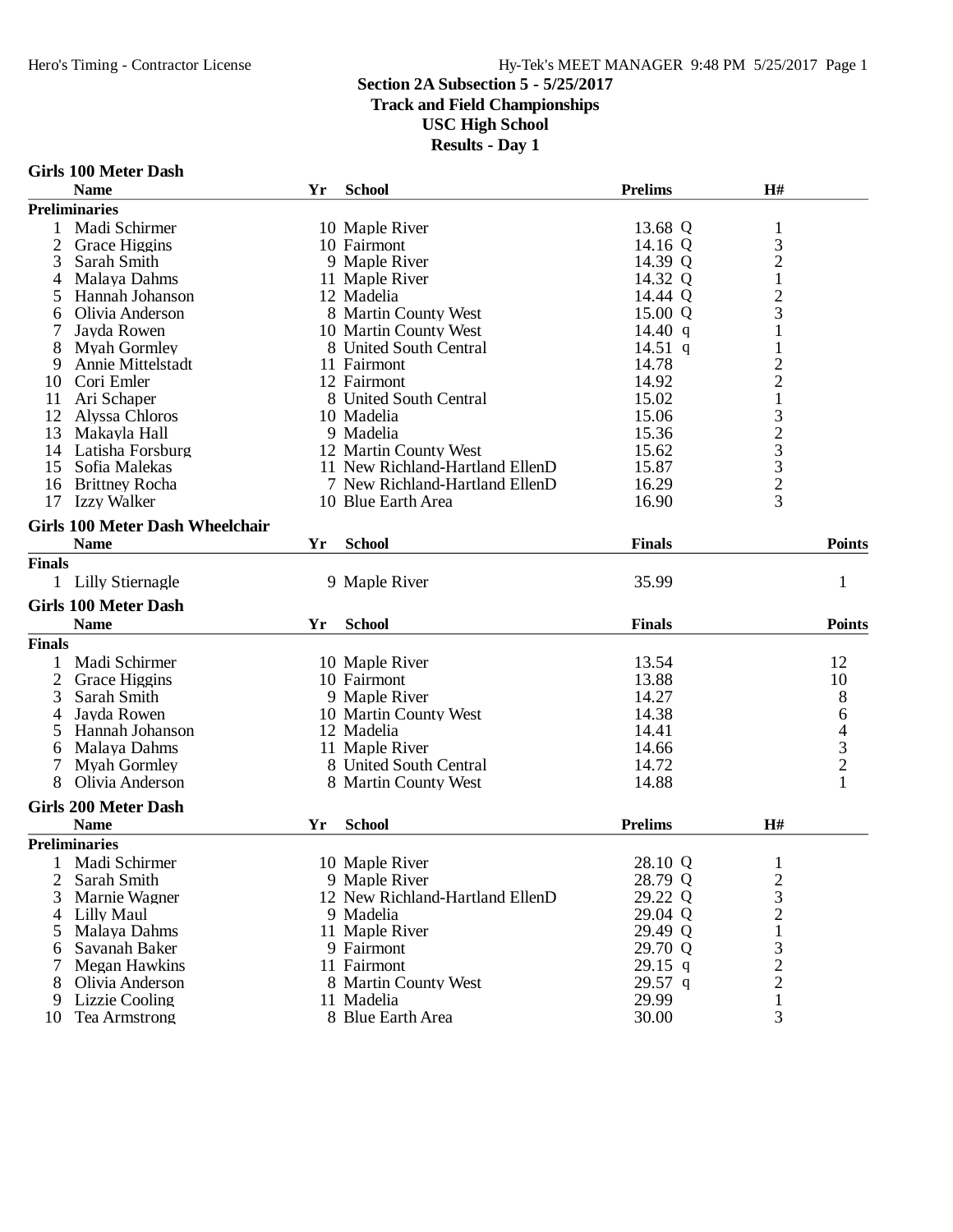**Track and Field Championships**

**USC High School**

|                | Preliminaries  (Girls 200 Meter Dash)  |    |                                 |                |                                                 |                                            |
|----------------|----------------------------------------|----|---------------------------------|----------------|-------------------------------------------------|--------------------------------------------|
|                | <b>Name</b>                            | Yr | <b>School</b>                   | <b>Prelims</b> | H#                                              |                                            |
| 11             | Analisa Trevino                        |    | 8 Martin County West            | 30.12          | 3                                               |                                            |
| 12             | Emma Barnd                             |    | 11 United South Central         | 30.31          |                                                 |                                            |
| 13             | Alissa Norman                          |    | 11 Blue Earth Area              | 30.38          | $\begin{array}{c} 3 \\ 2 \\ 3 \end{array}$      |                                            |
| 14             | Annie Mittelstadt                      |    | 11 Fairmont                     | 30.40          |                                                 |                                            |
| 15             | Ellie Kuhlman                          |    | 8 United South Central          | 30.44          |                                                 |                                            |
| 16             | Amy Denn                               |    | 12 Madelia                      | 30.44          | 1                                               |                                            |
| 17             | Liz Fisher                             |    | 9 Martin County West            | 30.61          | 1                                               |                                            |
| 18             | Elsa Gushwa                            |    | 7 New Richland-Hartland EllenD  | 31.59          | $\mathbf{1}$                                    |                                            |
| 19             | Carly Weber                            |    | 11 United South Central         | 32.20          | 1                                               |                                            |
|                | <b>Girls 200 Meter Dash</b>            |    |                                 |                |                                                 |                                            |
|                | <b>Name</b>                            | Yr | <b>School</b>                   | <b>Finals</b>  |                                                 | <b>Points</b>                              |
| <b>Finals</b>  |                                        |    |                                 |                |                                                 |                                            |
| 1              | Madi Schirmer                          |    | 10 Maple River                  | 27.18          |                                                 | 12                                         |
| 2              | Lilly Maul                             |    | 9 Madelia                       | 28.58          |                                                 | 10                                         |
| 3              | Marnie Wagner                          |    | 12 New Richland-Hartland EllenD | 28.72          |                                                 | 8                                          |
| 4              | Sarah Smith                            |    | 9 Maple River                   | 28.83          |                                                 | 6                                          |
|                |                                        |    |                                 |                |                                                 |                                            |
| 5              | Megan Hawkins                          |    | 11 Fairmont                     | 28.88          |                                                 | $\begin{array}{c} 4 \\ 3 \\ 2 \end{array}$ |
| 6              | Olivia Anderson                        |    | 8 Martin County West            | 29.41          |                                                 |                                            |
| $\tau$         | Malaya Dahms                           |    | 11 Maple River                  | 29.78          |                                                 |                                            |
| 8              | Savanah Baker                          |    | 9 Fairmont                      | 29.83          |                                                 |                                            |
|                | <b>Girls 200 Meter Dash Wheelchair</b> |    |                                 |                |                                                 |                                            |
|                | <b>Name</b>                            | Yr | <b>School</b>                   | <b>Finals</b>  |                                                 | <b>Points</b>                              |
| <b>Finals</b>  |                                        |    |                                 |                |                                                 |                                            |
|                | 1 Lilly Stiernagle                     |    | 9 Maple River                   | 1:03.74        |                                                 | $\mathbf{1}$                               |
|                | <b>Girls 400 Meter Dash</b>            |    |                                 |                |                                                 |                                            |
|                | <b>Name</b>                            | Yr | <b>School</b>                   | <b>Finals</b>  | H#                                              | <b>Points</b>                              |
| <b>Finals</b>  |                                        |    |                                 |                |                                                 |                                            |
| 1              | Jenna Pavich                           |    | 12 Fairmont                     | 1:01.27        | 3                                               | 12                                         |
| $\overline{2}$ | Hannah Johnson                         |    | 10 Blue Earth Area              | 1:03.30        |                                                 | 10                                         |
| 3              | <b>Brooke Hunwardsen</b>               |    | 11 Fairmont                     | 1:04.50        | $\begin{array}{c} 3 \\ 3 \\ 3 \\ 3 \end{array}$ | 8                                          |
| 4              | <b>Lizzie Cooling</b>                  |    | 11 Madelia                      | 1:04.53        |                                                 | 6                                          |
| 5              | Kaitlin Johnson                        |    | 9 Blue Earth Area               | 1:05.45        |                                                 |                                            |
| 6              | Amanda Jacobson                        |    | 10 Blue Earth Area              | 1:06.15        | 3                                               | $\frac{4}{3}$                              |
| 7              | Analisa Trevino                        |    | 8 Martin County West            | 1:07.61        |                                                 | $\overline{c}$                             |
| 8              | Josie Schumman                         |    | 8 United South Central          | 1:08.39        | $\frac{2}{3}$                                   | $\mathbf{1}$                               |
| 9              | Vanessa Barkosky                       |    | 9 Maple River                   | 1:08.84        |                                                 |                                            |
|                | 10 Makayla Hall                        |    | 9 Madelia                       | 1:08.95        | 3                                               |                                            |
| 11             | <b>Ashley Graham</b>                   |    | 12 United South Central         | 1:10.01        | $\overline{c}$                                  |                                            |
| 12             | Sofia Malekas                          |    | 11 New Richland-Hartland EllenD | 1:10.46        | $\overline{c}$                                  |                                            |
| 13             | Destiny Olson                          |    | 9 United South Central          |                |                                                 |                                            |
|                |                                        |    |                                 | 1:10.65        | $\frac{2}{2}$                                   |                                            |
|                | 14 Chloe Cumbee                        |    | 10 Maple River                  | 1:11.97        |                                                 |                                            |
| 15             | Hannah Reischl                         |    | 10 Fairmont                     | 1:12.92        |                                                 |                                            |
| 16             | <b>Ryanne Swalve-Matthies</b>          |    | 8 Maple River                   | 1:15.11        | 1                                               |                                            |
| 17             | Rachael Sorenson                       |    | 10 Martin County West           | 1:15.92        | 1                                               |                                            |
| $---$          | Rosa Boekelman                         |    | 12 Martin County West           | <b>SCR</b>     |                                                 |                                            |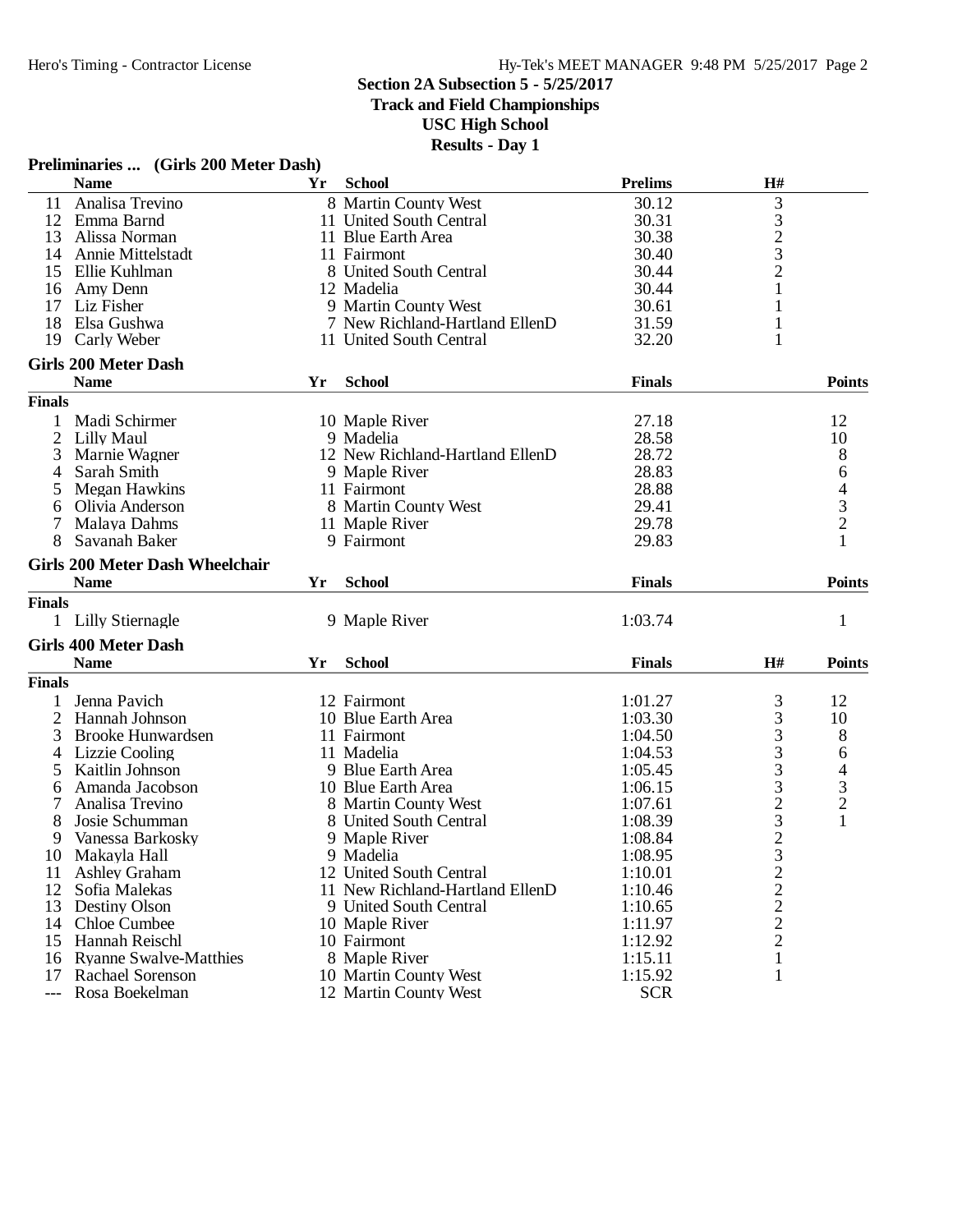#### **Section 2A Subsection 5 - 5/25/2017 Track and Field Championships USC High School Results - Day 1**

|                | <b>Girls 800 Meter Run Wheelchair</b> |    |                                 |               |                                           |                                            |
|----------------|---------------------------------------|----|---------------------------------|---------------|-------------------------------------------|--------------------------------------------|
|                | <b>Name</b>                           | Yr | <b>School</b>                   | <b>Finals</b> |                                           | <b>Points</b>                              |
| <b>Finals</b>  |                                       |    |                                 |               |                                           |                                            |
|                | 1 Lilly Stiernagle                    |    | 9 Maple River                   | 4:52.63       |                                           | 1                                          |
|                | <b>Girls 800 Meter Run</b>            |    |                                 |               |                                           |                                            |
|                | <b>Name</b>                           | Yr | <b>School</b>                   | <b>Finals</b> | H#                                        | <b>Points</b>                              |
| <b>Finals</b>  |                                       |    |                                 |               |                                           |                                            |
| 1              | Victoria Barkosky                     |    | 10 Maple River                  | 2:32.19       |                                           | 12                                         |
| 2              | <b>Trystan Servantez</b>              |    | 8 United South Central          | 2:33.34       | $\frac{2}{2}$ $\frac{2}{2}$ $\frac{2}{2}$ | 10                                         |
| 3              | Macy Rennpferd                        |    | 11 Maple River                  | 2:34.51       |                                           | 8                                          |
| 4              | Abbie Theusch                         |    | 8 United South Central          | 2:35.40       |                                           | 6                                          |
| 5              | <b>Brooke Anderson</b>                |    | 12 Martin County West           | 2:40.07       |                                           | 4                                          |
| 6              | Journey Utpadel                       |    | 7 New Richland-Hartland EllenD  | 2:44.90       |                                           | 2.50                                       |
| 6              | Caitlin Goette                        |    | 10 New Richland-Hartland EllenD | 2:44.90       | $\overline{c}$                            | 2.50                                       |
| 8              | Caleyann Clobes                       |    | 10 Madelia                      | 2:46.26       |                                           | 1                                          |
| 9              | Kiera Osmundson                       |    | 9 Blue Earth Area               | 2:47.19       | 1                                         |                                            |
| 10             | <b>Emily Haugen</b>                   |    | 12 Fairmont                     | 2:48.14       | $\overline{c}$                            |                                            |
| 11             | Anna Sundblad                         |    | 11 Fairmont                     | 2:49.92       | $\mathbf{1}$                              |                                            |
| 12             | Adela Krasna                          |    | 12 Martin County West           | 3:01.43       |                                           |                                            |
| 13             | Emma Germain                          |    | 10 Blue Earth Area              | 3:03.27       |                                           |                                            |
| 14             | Lauren Carlson                        |    | 12 Fairmont                     | 3:08.88       |                                           |                                            |
| 15             | <b>Hailey Westrum</b>                 |    | 10 New Richland-Hartland EllenD | 3:08.99       |                                           |                                            |
| 16             | <b>Tiffany Sorensen</b>               |    | 7 Maple River                   | 3:17.15       |                                           |                                            |
| 17             | Renata Bognar                         |    | 11 Blue Earth Area              | 3:25.95       | 1                                         |                                            |
| 18             | MacKenzie Peterson                    |    | 9 Madelia                       | 3:37.26       | 1                                         |                                            |
| $---$          | Madison Klingbeil                     |    | 7 United South Central          | <b>SCR</b>    |                                           |                                            |
|                | <b>Girls 1600 Meter Run</b>           |    |                                 |               |                                           |                                            |
|                | <b>Name</b>                           | Yr | <b>School</b>                   | <b>Finals</b> |                                           | <b>Points</b>                              |
| <b>Finals</b>  |                                       |    |                                 |               |                                           |                                            |
|                | <b>Taylor Doering</b>                 |    | 12 Maple River                  | 5:39.81       |                                           | 12                                         |
| $\overline{2}$ | <b>Ryann Klammer</b>                  |    | 7 Maple River                   | 5:41.37       |                                           | 10                                         |
| 3              | Sylvia Rodriguez                      |    | 10 Madelia                      | 5:42.52       |                                           | 8                                          |
| 4              | Sarah Krumholz                        |    | 10 Fairmont                     | 5:52.18       |                                           | 6                                          |
| 5              | <b>Emily Haugen</b>                   |    | 12 Fairmont                     | 6:00.53       |                                           |                                            |
| 6              | Caitlin Whitehead                     |    | 7 Martin County West            | 6:02.23       |                                           | $\begin{array}{c} 4 \\ 3 \\ 2 \end{array}$ |
|                | Callie Stevermer                      |    | 10 Blue Earth Area              | 6:05.87       |                                           |                                            |
| 8              | Sarah Harstad                         |    | 10 Fairmont                     | 6:11.17       |                                           | $\mathbf{1}$                               |
| 9              | Tori Vaale                            |    | 7 New Richland-Hartland EllenD  | 6:11.48       |                                           |                                            |
| 10             | <b>Lauren Thunsted</b>                |    | 8 United South Central          | 6:21.20       |                                           |                                            |
| 11             | Mariah Halvorson                      |    | 12 Blue Earth Area              | 6:24.58       |                                           |                                            |
|                | 12 Logan Kosbab                       |    | 9 Martin County West            | 6:33.60       |                                           |                                            |
| 13             | <b>Madisyn Bueltel</b>                |    | 10 New Richland-Hartland EllenD | 6:36.70       |                                           |                                            |
| 14             | Annie Schafer                         |    | 8 Martin County West            | 6:39.04       |                                           |                                            |
| 15             | <b>Grace Carleton</b>                 |    | 8 Maple River                   | 6:56.77       |                                           |                                            |
| 16             | <b>Bryn Evans</b>                     |    | 8 United South Central          | 6:57.19       |                                           |                                            |
| $---$          | Jo Cervantes                          |    | 11 Blue Earth Area              | <b>SCR</b>    |                                           |                                            |
| $---$          | <b>Emily Prigge</b>                   |    | 11 New Richland-Hartland EllenD | <b>SCR</b>    |                                           |                                            |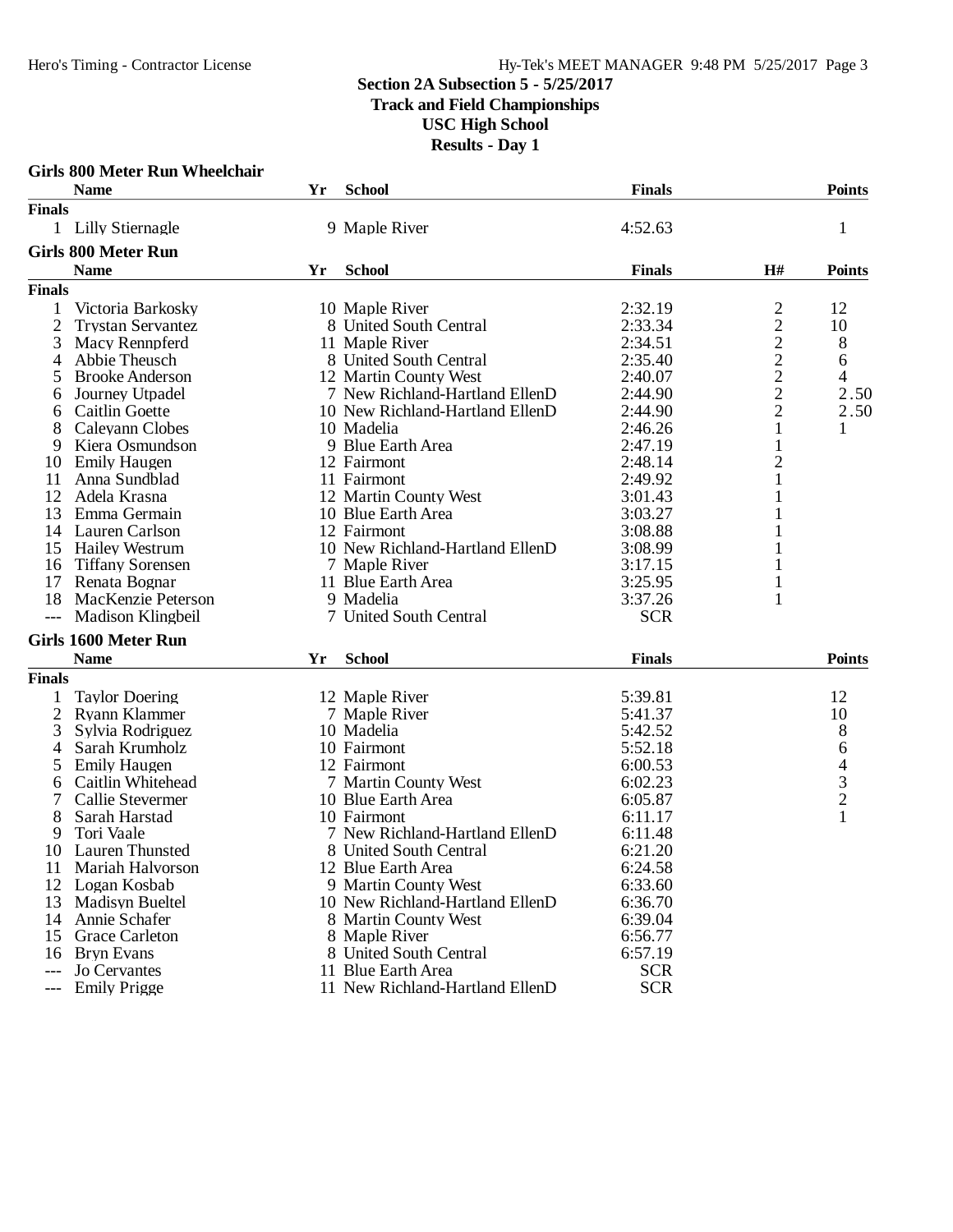**Track and Field Championships**

**USC High School**

| Girls 3200 Meter Run |  |
|----------------------|--|
| <b>Name</b>          |  |

|                | <b>Name</b>                    | Yr | <b>School</b>                   | <b>Finals</b>  |                                            | <b>Points</b> |
|----------------|--------------------------------|----|---------------------------------|----------------|--------------------------------------------|---------------|
| <b>Finals</b>  |                                |    |                                 |                |                                            |               |
| 1              | Marissa Whitehead              |    | 8 Martin County West            | 11:29.15       |                                            | 12            |
| $\overline{2}$ | Iliana Ramon                   |    | 11 Fairmont                     | 11:57.16       |                                            | 10            |
| 3              | Laura Thompson                 |    | 7 Fairmont                      | 12:07.97       |                                            | 8             |
| 4              | Sylvia Rodriguez               |    | 10 Madelia                      | 12:57.76       |                                            | 6             |
| 5              | Tabitha Thatcher               |    | 8 Fairmont                      | 13:05.13       |                                            | 4             |
| 6              | Jade Mely                      |    | 9 New Richland-Hartland EllenD  | 13:37.55       |                                            |               |
|                | Mariah Halvorson               |    | 12 Blue Earth Area              | 13:39.70       |                                            | $\frac{3}{2}$ |
| 8              | Mackenzie Petersen             |    | 8 Martin County West            | 13:48.14       |                                            | $\mathbf{1}$  |
| 9              | <b>Taylor Doering</b>          |    | 12 Maple River                  | 14:02.30       |                                            |               |
| 10             | Mariah Davis                   |    | 12 Maple River                  | 15:04.60       |                                            |               |
| 11             | Mia Williams                   |    | 9 New Richland-Hartland EllenD  | 15:20.24       |                                            |               |
| 12             | Kristen Hubbard                |    | 8 United South Central          | 15:25.18       |                                            |               |
|                | <b>Girls 100 Meter Hurdles</b> |    |                                 |                |                                            |               |
|                | <b>Name</b>                    | Yr | <b>School</b>                   | <b>Prelims</b> | H#                                         |               |
|                | <b>Preliminaries</b>           |    |                                 |                |                                            |               |
| 1              | <b>Lizzy Subbert</b>           |    | 11 Fairmont                     | 17.07 Q        | $\mathbf{1}$                               |               |
| 2              | <b>Abby Calkins</b>            |    | 9 Madelia                       | 17.41 Q        | $\mathfrak{Z}$                             |               |
| 3              | <b>Renae Wallace</b>           |    | 12 Madelia                      | 18.12 Q        | $\frac{2}{3}$                              |               |
| 4              | Melissa Hagedorn               |    | 11 Blue Earth Area              | 17.53 Q        |                                            |               |
| 5              | Sidney Blair                   |    | 10 Blue Earth Area              | 17.63 Q        | $\mathbf{1}$                               |               |
| 6              | McKayla Chambers               |    | 9 Fairmont                      | 18.51 Q        |                                            |               |
| 7              | Emma Koehler                   |    | 11 Fairmont                     | $18.59$ q      | $\frac{2}{2}$                              |               |
| 8              | Heidi Herrmann                 |    | 9 Blue Earth Area               | $18.66$ q      | $\mathbf{1}$                               |               |
| 9              | Abby Renz                      |    | 10 United South Central         | 18.78          |                                            |               |
| 10             | Georgia Pederson               |    | 12 Maple River                  | 19.07          | $\frac{3}{2}$                              |               |
| 11             | Olivia Christopherson          |    | 10 New Richland-Hartland EllenD | 19.66          | $\mathbf{1}$                               |               |
| 12             | Hallie Olson                   |    | 11 Martin County West           | 19.73          | $\begin{array}{c} 3 \\ 3 \\ 3 \end{array}$ |               |
| 13             | Tyra Johnson                   |    | 12 United South Central         | 19.79          |                                            |               |
|                | 14 Rachel Larson               |    | 12 Maple River                  | 20.01          |                                            |               |
| 15             | Lilly Majeski                  |    | 11 Maple River                  | 20.35          | $\overline{2}$                             |               |
| 16             | <b>Skyler Carlson</b>          |    | 8 United South Central          | 21.54          | $\mathbf{1}$                               |               |
| 17             | Maurya Johnson                 |    | 12 New Richland-Hartland EllenD | 22.23          | $\mathbf{1}$                               |               |
|                | <b>Girls 100 Meter Hurdles</b> |    |                                 |                |                                            |               |
|                | <b>Name</b>                    | Yr | <b>School</b>                   | <b>Finals</b>  |                                            | <b>Points</b> |
| <b>Finals</b>  |                                |    |                                 |                |                                            |               |
|                | 1 Lizzy Subbert                |    | 11 Fairmont                     | 16.56          |                                            | 12            |
| 2              | Melissa Hagedorn               |    | 11 Blue Earth Area              | 17.26          |                                            | 10            |
| 3              | <b>Renae Wallace</b>           |    | 12 Madelia                      | 17.54          |                                            | 8             |
| 4              | Sidney Blair                   |    | 10 Blue Earth Area              | 17.71          |                                            | 6             |
| 5              | Heidi Herrmann                 |    | 9 Blue Earth Area               | 18.15          |                                            | 4             |
| 6              | McKayla Chambers               |    | 9 Fairmont                      | 18.85          |                                            | $\frac{3}{2}$ |
|                | Emma Koehler                   |    | 11 Fairmont                     | 19.02          |                                            |               |
|                | <b>Abby Calkins</b>            |    | 9 Madelia                       | <b>DQ</b>      |                                            |               |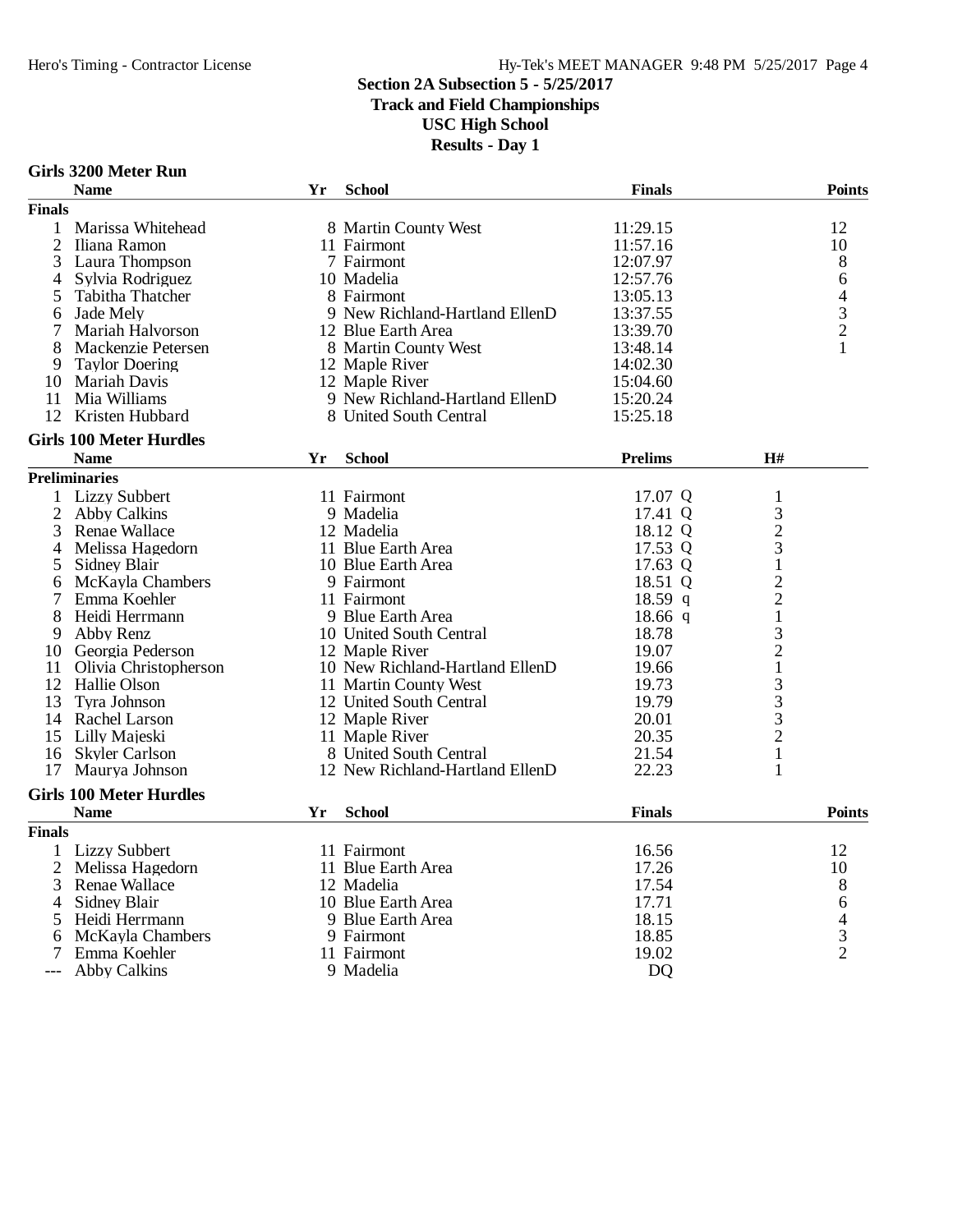#### Hero's Timing - Contractor License Hy-Tek's MEET MANAGER 9:48 PM 5/25/2017 Page 5

#### **Section 2A Subsection 5 - 5/25/2017**

#### **Track and Field Championships**

**USC High School**

| <b>Girls 300 Meter Hurdles</b> |  |
|--------------------------------|--|
| <b>Name</b>                    |  |

|                | GILIS JUU IVIEIEI TIUFUIES     |                  |                                 |                         |               |                           |                                            |
|----------------|--------------------------------|------------------|---------------------------------|-------------------------|---------------|---------------------------|--------------------------------------------|
|                | <b>Name</b>                    | Yr               | <b>School</b>                   |                         | <b>Finals</b> | H#                        | <b>Points</b>                              |
| <b>Finals</b>  |                                |                  |                                 |                         |               |                           |                                            |
| 1              | Sidney Blair                   |                  | 10 Blue Earth Area              |                         | 49.87         |                           | 12                                         |
| $\overline{2}$ | <b>Abby Calkins</b>            |                  | 9 Madelia                       |                         | 50.68         | 333333223221221           | 10                                         |
| 3              | Melissa Hagedorn               |                  | 11 Blue Earth Area              |                         | 51.18         |                           | 8                                          |
| 4              | <b>Megan Hawkins</b>           |                  | 11 Fairmont                     |                         | 52.27         |                           | 6                                          |
| 5              | Natalie Johnson                |                  | 7 New Richland-Hartland EllenD  |                         | 52.44         |                           | 4                                          |
| 6              | Emma Koehler                   |                  | 11 Fairmont                     |                         | 52.49         |                           |                                            |
| 7              | Olivia Christopherson          |                  | 10 New Richland-Hartland EllenD |                         | 53.25         |                           |                                            |
| 8              | Mikayla Stradtman              |                  | 10 Fairmont                     |                         | 55.16         |                           | $\begin{array}{c} 3 \\ 2 \\ 1 \end{array}$ |
| 9              | Lilly Majeski                  |                  | 11 Maple River                  |                         | 55.36         |                           |                                            |
| 10             | Heidi Herrmann                 |                  | 9 Blue Earth Area               |                         | 56.40         |                           |                                            |
| 11             | Melanie Ehlert                 |                  | 7 United South Central          |                         | 56.86         |                           |                                            |
| 12             | Tyra Johnson                   |                  | 12 United South Central         |                         | 57.45         |                           |                                            |
|                |                                |                  |                                 |                         |               |                           |                                            |
| 13             | Lydia Shoemaker                |                  | 11 Maple River                  |                         | 58.19         |                           |                                            |
| 14             | <b>Skyler Carlson</b>          |                  | 8 United South Central          |                         | 58.74         |                           |                                            |
| 15             | Hallie Olson                   |                  | 11 Martin County West           |                         | 1:00.89       |                           |                                            |
| 16             | Rachael Sorenson               |                  | 10 Martin County West           |                         | 1:02.33       |                           |                                            |
| 17             | Maurya Johnson                 |                  | 12 New Richland-Hartland EllenD |                         | 1:02.61       | 1                         |                                            |
|                | <b>Brooke Grathwahl</b>        |                  | 7 Madelia                       |                         | <b>SCR</b>    |                           |                                            |
|                | <b>Girls 4x100 Meter Relay</b> |                  |                                 |                         |               |                           |                                            |
|                | <b>Team</b>                    |                  | <b>Relay</b>                    |                         | <b>Finals</b> |                           | <b>Points</b>                              |
| <b>Finals</b>  |                                |                  |                                 |                         |               |                           |                                            |
|                | 1 Fairmont                     |                  |                                 |                         | 52.62         |                           | 12                                         |
|                | 1) Jenna Gustafson 10          | 2) Cori Emler 12 |                                 | 3) Brooke Hunwardsen 11 |               | 4) Grace Higgins 10       |                                            |
|                | 2 Blue Earth Area              |                  |                                 |                         | 53.17         |                           | 10                                         |
|                | 1) Sidney Blair 10             |                  | 2) Melissa Hagedorn 11          | 3) Tea Armstrong 8      |               | 4) Skylee Bell 12         |                                            |
|                |                                |                  |                                 |                         |               |                           |                                            |
|                | <b>Martin County West</b>      |                  |                                 |                         | 54.82         |                           | 8                                          |
|                | 1) Latisha Forsburg 12         |                  | 2) Jayda Rowen 10               | 3) Sam Hecht 8          |               | 4) Olivia Anderson 8      |                                            |
|                | 4 Madelia                      |                  |                                 |                         | 55.38         |                           | 6                                          |
|                | 1) Amy Denn 12                 | 2) Lilly Maul 9  |                                 | 3) Makayla Hall 9       |               | 4) Alyssa Chloros 10      |                                            |
| 5              | Maple River                    |                  |                                 |                         | 55.44         |                           | 4                                          |
|                | 1) Malaya Dahms 11             |                  | 2) Sophie Reeves 10             | 3) Ashley Ulrich 8      |               | 4) Sarah Smith 9          |                                            |
|                | <b>United South Central</b>    |                  |                                 |                         | 55.77         |                           | 3                                          |
|                | 1) Ari Schaper 8               |                  | 2) Myah Gormley 8               | 3) Melanie Ehlert 7     |               | 4) Claire Christianson 12 |                                            |
|                | New Richland-Hartland EllenD   |                  |                                 |                         | 1:01.05       |                           | 2                                          |
|                | 1) Elsa Gushwa 7               |                  | 2) Madi Kormann 9               | 3) Katie Cliff 9        |               | 4) Grace Kofstad 9        |                                            |
|                | <b>Girls 4x200 Meter Relay</b> |                  |                                 |                         |               |                           |                                            |
|                |                                |                  |                                 |                         |               |                           | <b>Points</b>                              |
|                | <b>Team</b>                    |                  | <b>Relay</b>                    |                         | <b>Finals</b> |                           |                                            |
| <b>Finals</b>  |                                |                  |                                 |                         |               |                           |                                            |
|                | 1 Fairmont                     |                  |                                 |                         | 1:50.98       |                           | 12                                         |
|                | 1) Jenna Gustafson 10          |                  | 2) Molly Hawkins 12             | 3) Brooke Hunwardsen 11 |               | 4) Savanah Baker 9        |                                            |
| 2              | Madelia                        |                  |                                 |                         | 1:52.99       |                           | 10                                         |
|                | 1) Amy Denn 12                 | 2) Lilly Maul 9  |                                 | 3) Alyssa Chloros 10    |               | 4) Hannah Johanson 12     |                                            |
|                | <b>Blue Earth Area</b>         |                  |                                 |                         | 1:53.49       |                           | 8                                          |
|                | 1) Sofie Blair 11              |                  | 2) Alissa Norman 11             | 3) Tea Armstrong 8      |               | 4) Hannah Johnson 10      |                                            |
| 4              | New Richland-Hartland EllenD   |                  |                                 |                         | 1:53.55       |                           | 6                                          |
|                | 1) Elsa Gushwa 7               |                  | 2) Caitlin Goette 10            | 3) Marnie Wagner 12     |               | 4) Maddie Wagner 12       |                                            |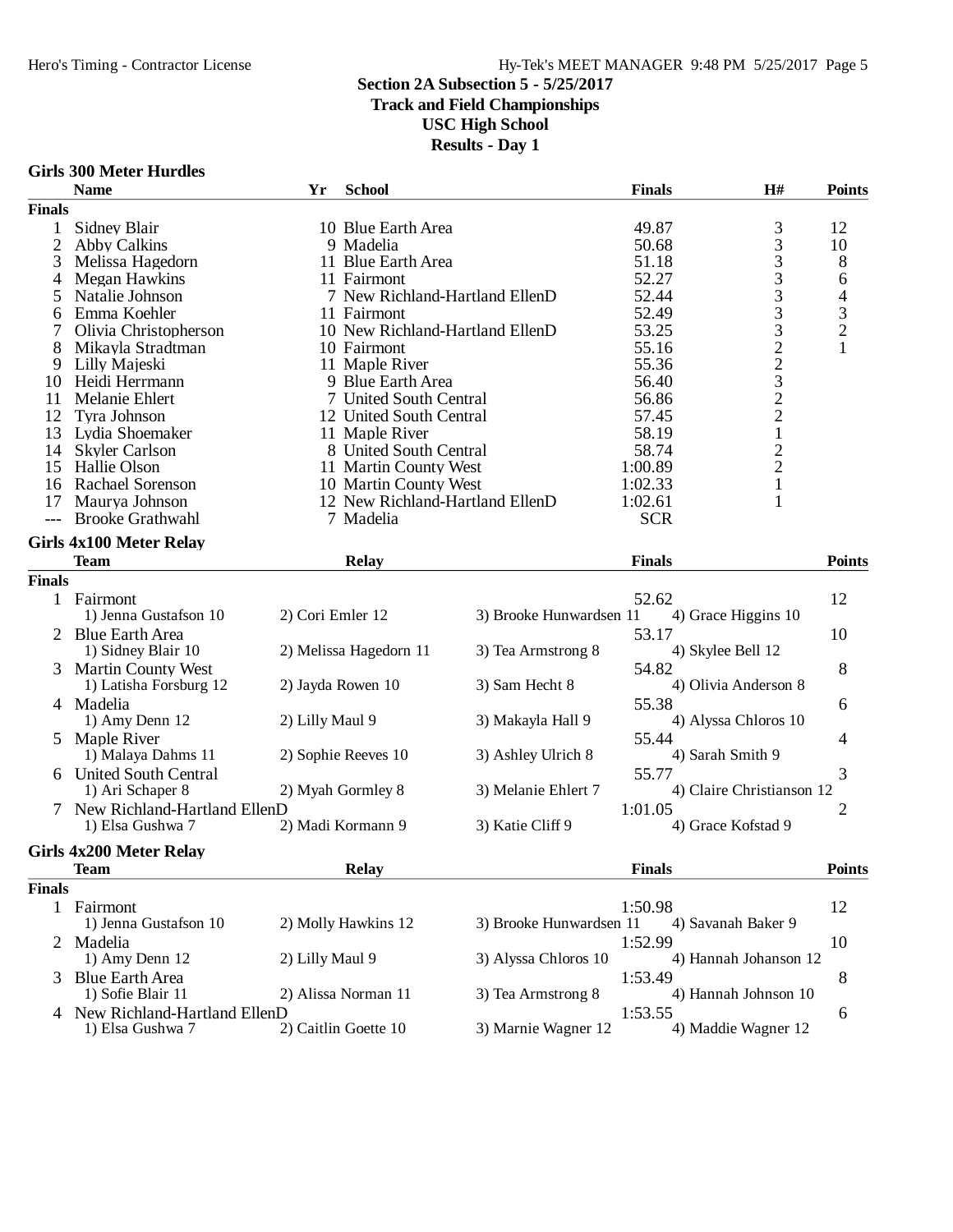#### Hy-Tek's MEET MANAGER 9:48 PM 5/25/2017 Page 6

### **Section 2A Subsection 5 - 5/25/2017**

**Track and Field Championships**

**USC High School**

|               | Finals  (Girls 4x200 Meter Relay) |                                 |                           |                         |               |
|---------------|-----------------------------------|---------------------------------|---------------------------|-------------------------|---------------|
|               | <b>Team</b>                       | <b>Relay</b>                    |                           | <b>Finals</b>           | <b>Points</b> |
|               | 5 United South Central            |                                 |                           | 1:56.01                 | 4             |
|               | 1) Myah Gormley 8                 | 2) Abbie Theusch 8              | 3) Emma Barnd 11          | 4) Trystan Servantez 8  |               |
|               | 6 Martin County West              |                                 |                           | 1:57.51                 | 3             |
|               | 1) Liz Fisher 9                   | 2) Sam Hecht 8                  | 3) Analisa Trevino 8      | 4) Jayda Rowen 10       |               |
|               | <b>Girls 4x400 Meter Relay</b>    |                                 |                           |                         |               |
|               | <b>Team</b>                       | <b>Relay</b>                    |                           | <b>Finals</b>           | <b>Points</b> |
| <b>Finals</b> |                                   |                                 |                           |                         |               |
|               | 1 Fairmont                        |                                 |                           | 4:06.68                 | 12            |
|               | 1) Grace Higgins 10               | 2) Molly Hawkins 12             | 3) Joni Becker 9          | 4) Jenna Pavich 12      |               |
|               | 2 Martin County West              |                                 |                           | 4:13.73                 | 10            |
|               | 1) Brooke Anderson 12             | 2) Olivia Anderson 8            | 3) Marissa Whitehead 8    | 4) Cora Olson 12        |               |
|               | 3 Blue Earth Area                 |                                 |                           | 4:21.38                 | 8             |
|               | 1) Sofie Blair 11                 | 2) Kaitlin Johnson 9            | 3) Amanda Jacobson 10     | 4) Hannah Johnson 10    |               |
|               | 4 United South Central            |                                 |                           | 4:21.84                 | 6             |
|               | 1) Shay Sailor 8                  | 2) Abbie Theusch 8              | 3) Claire Christianson 12 | 4) Trystan Servantez 8  |               |
|               | 5 New Richland-Hartland EllenD    |                                 |                           | 4:33.64                 | 4             |
|               | 1) Journey Utpadel 7              | 2) Sofia Malekas 11             | 3) Natalie Johnson 7      | 4) Caitlin Goette 10    |               |
|               | 6 Maple River                     |                                 |                           | 4:39.77                 | 3             |
|               | 1) Macy Rennpferd 11              | 2) Ryann Klammer 7              | 3) Vanessa Barkosky 9     | 4) Victoria Barkosky 10 |               |
|               | <b>Girls 4x800 Meter Relay</b>    |                                 |                           |                         |               |
|               | <b>Team</b>                       | <b>Relay</b>                    |                           | <b>Finals</b>           | <b>Points</b> |
| <b>Finals</b> |                                   |                                 |                           |                         |               |
|               | 1 Fairmont                        |                                 |                           | 10:08.55                | 12            |
|               | 1) Iliana Ramon 11                | 2) Molly Hawkins 12             | 3) Joni Becker 9          | 4) Jenna Pavich 12      |               |
|               | 2 Martin County West              |                                 |                           | 10:21.92                | 10            |
|               | 1) Brooke Anderson 12             | 2) Logan Kosbab 9               | 3) Caitlin Whitehead 7    | 4) Marissa Whitehead 8  |               |
|               | 3 Maple River                     |                                 |                           | 10:26.14                | 8             |
|               | 1) Macy Rennpferd 11              | 2) Vanessa Barkosky 9           | 3) Ryann Klammer 7        | 4) Victoria Barkosky 10 |               |
|               | 4 United South Central            |                                 |                           | 10:54.15                | 6             |
|               | 1) Madison Klingbeil 7            | 2) Ashley Graham 12             | 3) Hanna Wach 8           | 4) Shay Sailor 8        |               |
|               | <b>Girls High Jump</b>            |                                 |                           |                         |               |
|               | <b>Name</b>                       | Yr<br><b>School</b>             |                           | <b>Finals</b>           | <b>Points</b> |
| <b>Finals</b> |                                   |                                 |                           |                         |               |
| 1             | Maddie Wagner                     | 12 New Richland-Hartland EllenD |                           | $5 - 00.00$             | 12            |
|               | 2 Lizzy Subbert                   | 11 Fairmont                     |                           | $4 - 10.00$             | 9             |
| $2^{\circ}$   | <b>Bethany Linse</b>              | 10 Fairmont                     |                           | 4-10.00                 | 9             |
|               | Madi Schirmer                     | 10 Maple River                  |                           | 4-08.00                 | 6             |
| 5             | Sofie Blair                       | 11 Blue Earth Area              |                           | 4-08.00                 | 4             |
| 6             | Nicole Lium                       | 11 Blue Earth Area              |                           | 4-08.00                 | $\frac{3}{2}$ |
|               | Rachel Schultz                    | 10 Madelia                      |                           | 4-08.00                 |               |
| 8             | Lydia Shoemaker<br>Abby Tonder    | 11 Maple River<br>10 Fairmont   |                           | 4-06.00<br>4-06.00      |               |
| 9<br>10       | Marnie Wagner                     | 12 New Richland-Hartland EllenD |                           | 4-04.00                 |               |
|               | 11 Logan Kosbab                   | 9 Martin County West            |                           | 4-04.00                 |               |
| 11            | Tyra Johnson                      | 12 United South Central         |                           | 4-04.00                 |               |
| 13            | Alyssa Chloros                    | 10 Madelia                      |                           | 4-04.00                 |               |
| 14            | Olivia Anderson                   | 8 Martin County West            |                           | 4-02.00                 |               |
| $---$         | Abby Renz                         | 10 United South Central         |                           | <b>NH</b>               |               |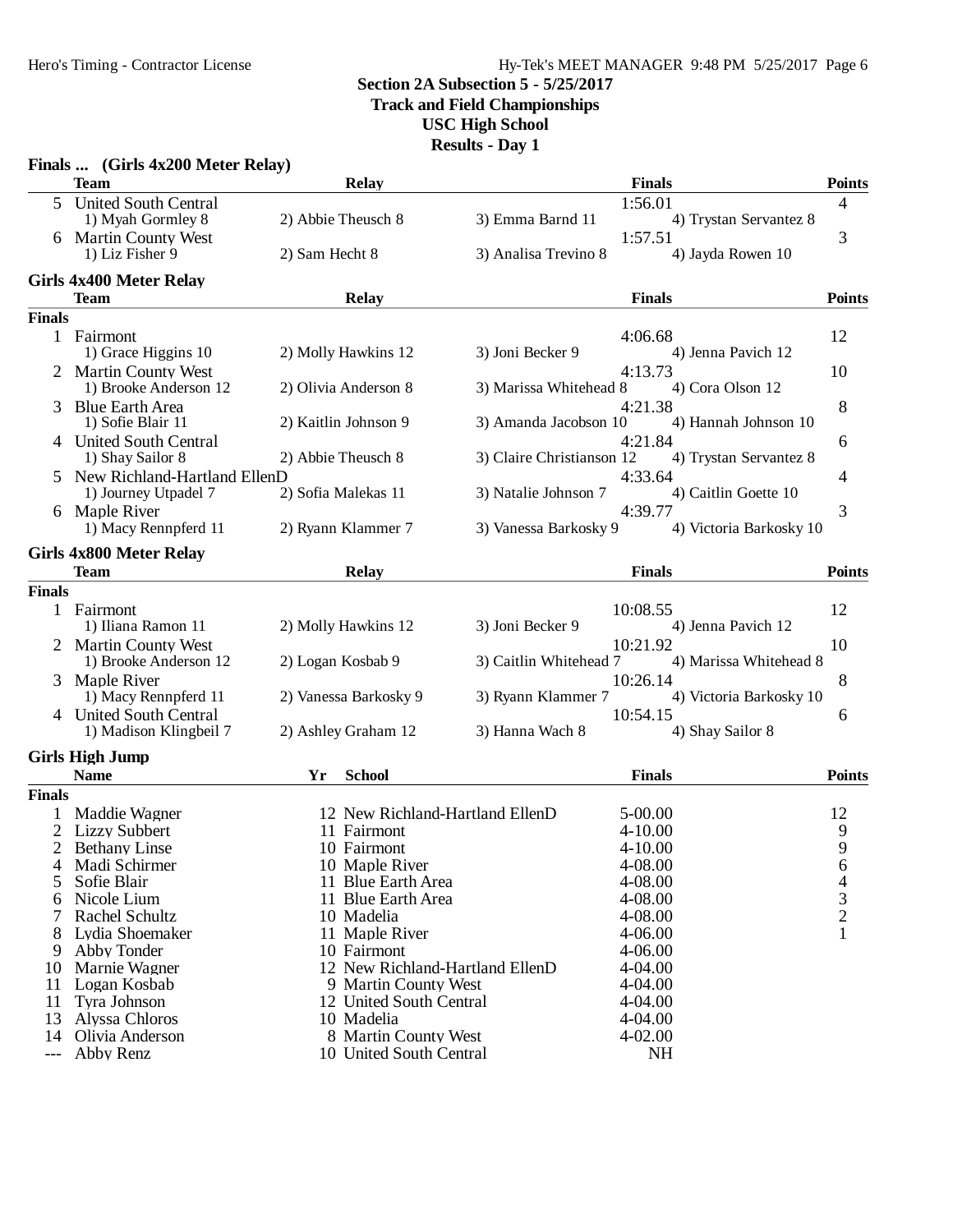## **Section 2A Subsection 5 - 5/25/2017 Track and Field Championships**

**USC High School Results - Day 1**

|               | Finals  (Girls High Jump)              |    | IWJULIO - DUV 1                 |               |                         |                                            |
|---------------|----------------------------------------|----|---------------------------------|---------------|-------------------------|--------------------------------------------|
|               | <b>Name</b>                            | Yr | <b>School</b>                   | <b>Finals</b> |                         | <b>Points</b>                              |
|               | --- Liz Fisher                         |    | 9 Martin County West            | <b>NH</b>     |                         |                                            |
| $---$         | <b>Skyler Carlson</b>                  |    | 8 United South Central          | <b>NH</b>     |                         |                                            |
|               | Melodie DeVlaeminck                    |    | 12 Madelia                      | <b>NH</b>     |                         |                                            |
|               |                                        |    |                                 |               |                         |                                            |
|               | <b>Girls Pole Vault</b><br><b>Name</b> | Yr | <b>School</b>                   | <b>Finals</b> |                         | <b>Points</b>                              |
|               |                                        |    |                                 |               |                         |                                            |
| <b>Finals</b> |                                        |    |                                 |               |                         |                                            |
| 1             | Nicole Lium                            |    | 11 Blue Earth Area              | $9 - 06.00$   |                         | 12                                         |
| 2             | Melissa Hagedorn                       |    | 11 Blue Earth Area              | 8-06.00       |                         | 10                                         |
| 3             | Heidi Herrmann                         |    | 9 Blue Earth Area               | 8-06.00       |                         | 7                                          |
| 3             | Andrea Thate                           |    | 12 Fairmont                     | 8-06.00       |                         | 7                                          |
| 5             | <b>Brooke Hunwardsen</b>               |    | 11 Fairmont                     | 8-06.00       |                         | $\frac{4}{3}$                              |
| 6             | <b>Tristyn Hoechst</b>                 |    | 11 Maple River                  | 8-00.00       |                         |                                            |
|               | Claire Christianson                    |    | 12 United South Central         | 7-06.00       |                         | 1.50                                       |
| 7             | Mikayla Stradtman                      |    | 10 Fairmont                     | 7-06.00       |                         | 1.50                                       |
| 9             | April Klecker                          |    | 11 Maple River                  | 7-06.00       |                         |                                            |
| 10            | Tyra Johnson                           |    | 12 United South Central         | 7-06.00       |                         |                                            |
| 11            | <b>Chloe Cumbee</b>                    |    | 10 Maple River                  | 7-00.00       |                         |                                            |
|               | <b>Girls Long Jump</b>                 |    |                                 |               |                         |                                            |
|               | <b>Name</b>                            | Yr | <b>School</b>                   | <b>Finals</b> |                         | <b>Points</b>                              |
| <b>Finals</b> |                                        |    |                                 |               |                         |                                            |
| 1             | Madi Schirmer                          |    | 10 Maple River                  | 16-07.00      | $\overline{\mathbf{c}}$ | 12                                         |
| 2             | Hannah Johanson                        |    | 12 Madelia                      | 16-03.25      | $\overline{c}$          | 10                                         |
| 3             | Skylee Bell                            |    | 12 Blue Earth Area              | 15-09.00      | $\overline{c}$          | 8                                          |
| 4             | Cora Olson                             |    | 12 Martin County West           | 15-08.25      |                         | 6                                          |
| 5             | Maddie Wagner                          |    | 12 New Richland-Hartland EllenD | 15-06.25      |                         |                                            |
| 6             | Lilly Maul                             |    | 9 Madelia                       | 15-05.75      | $\frac{2}{2}$           | $\begin{array}{c} 4 \\ 3 \\ 2 \end{array}$ |
| 7             | <b>Lizzie Cooling</b>                  |    | 11 Madelia                      | 14-08.00      | $\overline{c}$          |                                            |
| 8             | Melanie Ehlert                         |    | 7 United South Central          | 14-02.00      | $\overline{c}$          | $\mathbf{1}$                               |
| 9             | Mikayla Stradtman                      |    | 10 Fairmont                     | 13-07.25      | $\mathbf{1}$            |                                            |
| 10            | <b>Brielle Meade</b>                   |    | 11 Fairmont                     | 13-05.25      | 1                       |                                            |
| 11            | Elsa Gushwa                            |    | 7 New Richland-Hartland EllenD  | 13-04.50      |                         |                                            |
| 12            | Malaya Dahms                           |    | 11 Maple River                  | 13-00.00      | 1                       |                                            |
| 13            | Sadie Sandersfeld                      |    | 12 Fairmont                     | 12-11.00      | $\overline{c}$          |                                            |
|               | 14 Calli Gack                          |    | 8 Blue Earth Area               | 12-09.50      | $\mathbf{1}$            |                                            |
| 15            | Sam Hecht                              |    | 8 Martin County West            | 12-09.00      | 1                       |                                            |
|               | 16 Latisha Forsburg                    |    | 12 Martin County West           | 12-07.00      |                         |                                            |
|               | 17 Ari Schaper                         |    | 8 United South Central          | 11-11.00      |                         |                                            |
|               | 18 Kenya Whitlow                       |    | 12 Blue Earth Area              | 11-07.00      | 1                       |                                            |
|               | --- Lydia Niebuhr                      |    | 8 United South Central          | <b>SCR</b>    |                         |                                            |
|               | <b>Girls Triple Jump</b>               |    |                                 |               |                         |                                            |
|               | <b>Name</b>                            | Yr | <b>School</b>                   | <b>Finals</b> |                         | <b>Points</b>                              |
| <b>Finals</b> |                                        |    |                                 |               |                         |                                            |
| $\mathbf{1}$  | Cora Olson                             |    | 12 Martin County West           | 33-06.00      | $\overline{c}$          | 12                                         |
| 2             | <b>Renae Wallace</b>                   |    | 12 Madelia                      | 33-00.00      | $\overline{\mathbf{c}}$ | 10                                         |
| 3             | Jayda Rowen                            |    | 10 Martin County West           | 32-03.50      | $\overline{c}$          | 8                                          |
|               | 4 Hannah Johanson                      |    | 12 Madelia                      | 32-03.00      | $\overline{2}$          | 6                                          |
|               |                                        |    |                                 |               |                         |                                            |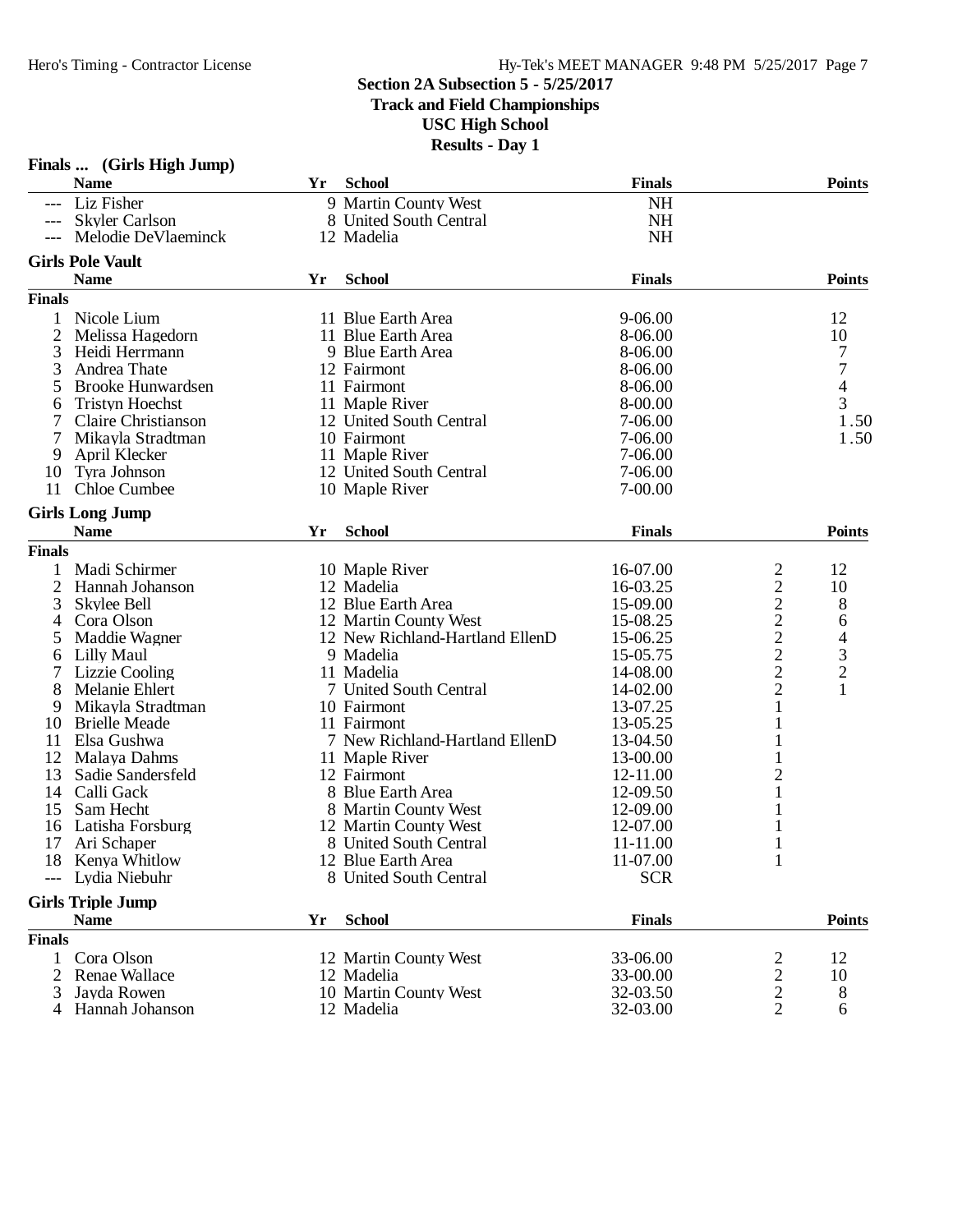**Track and Field Championships**

**USC High School**

|                | Finals  (Girls Triple Jump)      |    |                                 |               |                                            |                          |
|----------------|----------------------------------|----|---------------------------------|---------------|--------------------------------------------|--------------------------|
|                | <b>Name</b>                      | Yr | <b>School</b>                   | <b>Finals</b> |                                            | <b>Points</b>            |
| 5              | Sarah Smith                      |    | 9 Maple River                   | 31-08.50      | $\overline{c}$                             | 4                        |
| 6              | <b>Brielle Meade</b>             |    | 11 Fairmont                     | 30-06.00      | $\overline{2}$                             | 3                        |
| 7              | Ollivia Anderson                 |    | 10 Fairmont                     | 30-05.50      | 1                                          | $\overline{c}$           |
| 8              | Makayla Hall                     |    | 9 Madelia                       | 30-03.00      | 1                                          | 1                        |
| 9              | Abbie Theusch                    |    | 8 United South Central          | 29-09.50      | $\mathbf{1}$                               |                          |
| 10             | Amanda Jacobson                  |    | 10 Blue Earth Area              | 29-00.50      |                                            |                          |
| 11             | Sophie Reeves                    |    | 10 Maple River                  | 28-07.50      | $\frac{2}{2}$                              |                          |
|                | 12 Abby Tonder                   |    | 10 Fairmont                     | 27-10.50      | 1                                          |                          |
|                | 13 Ellie Kuhlman                 |    | 8 United South Central          | 26-01.50      | 1                                          |                          |
|                | 14 April Klecker                 |    | 11 Maple River                  | 25-07.00      | 1                                          |                          |
|                | 15 Grace Kofstad                 |    | 9 New Richland-Hartland EllenD  | 25-05.50      |                                            |                          |
| 16             | Abby Renz                        |    | 10 United South Central         | 25-03.00      | 1                                          |                          |
| 17             | Kenya Whitlow                    |    | 12 Blue Earth Area              | 24-09.00      | 1                                          |                          |
| 18             | Melissa Revland                  |    | 10 Martin County West           | 23-08.50      | 1                                          |                          |
| $---$          | <b>Maggie Maloney</b>            |    | 9 New Richland-Hartland EllenD  | <b>SCR</b>    |                                            |                          |
|                | <b>Girls Shot Put</b>            |    |                                 |               |                                            |                          |
|                | <b>Name</b>                      | Yr | <b>School</b>                   | <b>Finals</b> |                                            | <b>Points</b>            |
| <b>Finals</b>  |                                  |    |                                 |               |                                            |                          |
| $\mathbf{1}$   | <b>Allison Lardy</b>             |    | 11 Fairmont                     | 42-02.00      | $\overline{c}$                             | 12                       |
| $\overline{2}$ | Brenna Cutler                    |    | 11 Fairmont                     | 40-04.50      | $\overline{c}$                             | 10                       |
| 3              | <b>Claire Cutler</b>             |    | 11 Fairmont                     | 35-02.50      |                                            | 8                        |
| 4              | Amy Denn                         |    | 12 Madelia                      | 32-11.00      | $\begin{array}{c} 2 \\ 2 \\ 2 \end{array}$ | 6                        |
| 5              | Makena Larson                    |    | 8 Martin County West            | 32-10.00      |                                            | $\overline{\mathcal{L}}$ |
| 6              | Darian Pearson                   |    | 10 New Richland-Hartland EllenD | 32-05.50      |                                            | $\frac{3}{2}$            |
| 7              | Lauren Hermann                   |    | 11 New Richland-Hartland EllenD | 31-05.00      | $\overline{c}$                             |                          |
| 8              | Kayla Rigdon                     |    | 11 Maple River                  | 30-00.50      | $\overline{c}$                             | 1                        |
| 9              | <b>Brittany Johnson</b>          |    | 12 Blue Earth Area              | 28-10.00      | $\mathbf{1}$                               |                          |
| 10             | <b>Katie Crabtree</b>            |    | 11 New Richland-Hartland EllenD | 28-08.00      | 1                                          |                          |
| 11             | Alexis Brolsma                   |    | 12 Martin County West           | 28-04.50      | 1                                          |                          |
|                | 12 Lauren Hagenson               |    | 9 United South Central          | 28-04.50      | $\overline{2}$                             |                          |
| 13             | Alayna DeLaCruz                  |    | 10 Madelia                      | 27-11.00      |                                            |                          |
|                | 14 Melissa Revland               |    | 10 Martin County West           | 27-10.50      | 1                                          |                          |
|                | 15 Kayla Nowak                   |    | 9 United South Central          | 26-01.00      |                                            |                          |
| 16             | <b>Tristyn Hoechst</b>           |    | 11 Maple River                  | 25-10.50      |                                            |                          |
| 17             | Thejen Luoth                     |    | 11 Madelia                      | 25-07.00      | 1                                          |                          |
|                | 18 Sydney Peters                 |    | 11 Maple River                  | 24-10.50      |                                            |                          |
|                | 19 Lydia Niebuhr                 |    | 8 United South Central          | 22-06.50      | 1                                          |                          |
|                | 20 Hayley Jahnke                 |    | 10 Blue Earth Area              | 21-05.50      | $\mathbf{1}$                               |                          |
|                | <b>Lindsey Norman</b>            |    | 11 Blue Earth Area              | ND            | $\overline{2}$                             |                          |
|                | <b>Girls Shot Put Wheelchair</b> |    |                                 |               |                                            |                          |
|                | <b>Name</b>                      | Yr | <b>School</b>                   | <b>Finals</b> |                                            | <b>Points</b>            |
| <b>Finals</b>  |                                  |    |                                 |               |                                            |                          |
|                | 1 Lilly Stiernagle               |    | 9 Maple River                   | 9-06.00       |                                            | $\mathbf{1}$             |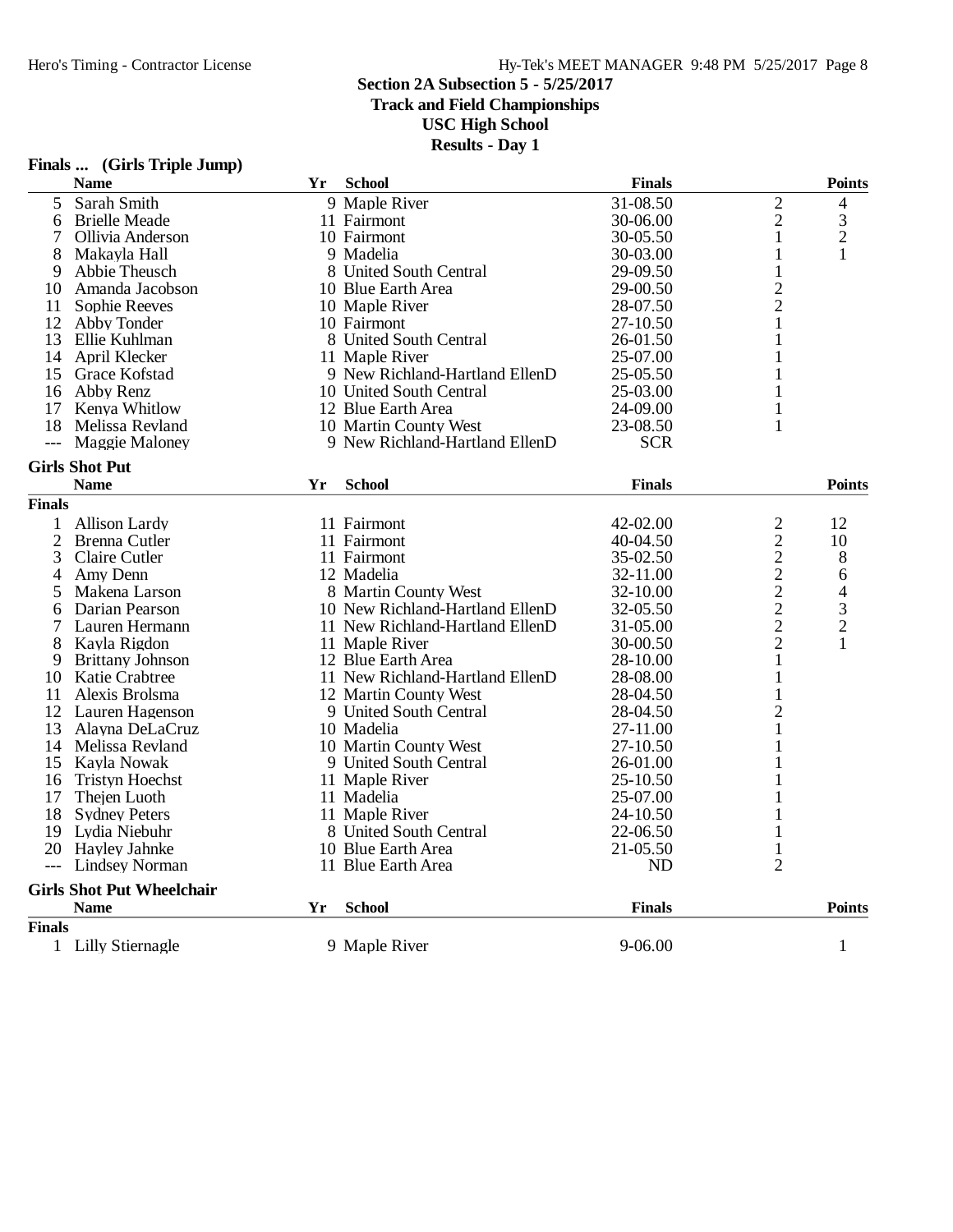**Track and Field Championships**

**USC High School**

|  |  | <b>Girls Discus Throw</b> |
|--|--|---------------------------|
|--|--|---------------------------|

|                     | <b>Name</b>                  | Yr | <b>School</b>                         | <b>Finals</b>      |                     | <b>Points</b>  |
|---------------------|------------------------------|----|---------------------------------------|--------------------|---------------------|----------------|
| <b>Finals</b>       |                              |    |                                       |                    |                     |                |
| 1                   | Claire Cutler                |    | 11 Fairmont                           | 111-05             |                     | 12             |
| $\overline{2}$      | Brenna Cutler                |    | 11 Fairmont                           | 108-08             | $\frac{2}{2}$       | 10             |
| 3                   | Makena Larson                |    | 8 Martin County West                  | 97-08              | $\overline{c}$      | 8              |
| 4                   | <b>Lindsey Norman</b>        |    | 11 Blue Earth Area                    | 97-05              | $\overline{c}$      | 6              |
| 5                   | Alexis Brolsma               |    | 12 Martin County West                 | 96-06              |                     | 4              |
| 6                   | <b>Allison Lardy</b>         |    | 11 Fairmont                           | 93-01              | $\frac{2}{2}$       | 3              |
| 7                   | Lauren Hagenson              |    | 9 United South Central                | 91-01              | $\overline{c}$      | $\overline{c}$ |
| 8                   | Hannah Budach                |    | 10 New Richland-Hartland EllenD       | 82-08              | 1                   | 1              |
| 9                   | Lauren Hermann               |    | 11 New Richland-Hartland EllenD       | 80-10              | $\mathbf{1}$        |                |
| 10                  | Jada DeLaCruz                |    | 11 Madelia                            | 78-11              | $\mathbf{1}$        |                |
|                     | 11 Katie Crabtree            |    | 11 New Richland-Hartland EllenD       | 78-08              | $\overline{2}$      |                |
| 12                  | Thejen Luoth                 |    | 11 Madelia                            | 76-09              | $\mathbf{1}$        |                |
| 13                  | Kayla Nowak                  |    | 9 United South Central                | 73-01              | $\overline{c}$      |                |
|                     | 14 Ongelle Schroeder         |    | 9 United South Central                | $72 - 11$          | $\mathbf{1}$        |                |
| 15                  | <b>Brittany Johnson</b>      |    | 12 Blue Earth Area                    | 71-01              | 1                   |                |
|                     | 16 Kayla Rigdon              |    | 11 Maple River                        | 68-01              | 1                   |                |
|                     | 17 Grace Mensing             |    | 11 Blue Earth Area                    | 64-08              | 1                   |                |
| 18                  | <b>Sydney Peters</b>         |    | 11 Maple River                        | 64-00              | $\mathbf{2}$        |                |
|                     | 19 Katie Ebeling             |    | 10 Martin County West                 | 58-10              | $\mathbf{1}$        |                |
|                     | 20 Emily Jaeger              |    | 11 Maple River                        | 58-03              | 1                   |                |
| $---$               | Jenna Balcom                 |    | 7 Madelia                             | <b>SCR</b>         |                     |                |
|                     | <b>Boys 100 Meter Dash</b>   |    |                                       |                    |                     |                |
|                     | <b>Name</b>                  | Yr | <b>School</b>                         | <b>Prelims</b>     | H#                  |                |
|                     | <b>Preliminaries</b>         |    |                                       |                    |                     |                |
|                     | Dawson Burkhardt             |    |                                       |                    |                     |                |
| 1                   |                              |    | 12 Martin County West                 | 12.10 Q<br>12.38 Q | $\mathbf{1}$        |                |
| $\overline{c}$<br>3 | Josh Sletta<br>Chris Martens |    | 10 Madelia<br>11 United South Central | 12.65 Q            | $\overline{c}$<br>3 |                |
| 4                   | <b>Shyiem Thomas</b>         |    | 12 Fairmont                           | 12.49 Q            | $\mathbf{1}$        |                |
| 5                   | Hunter Pederson              |    | 10 Maple River                        | 12.74 Q            | $\overline{c}$      |                |
| 6                   | Roel Perales                 |    | 10 United South Central               | 12.81 Q            | 3                   |                |
| 7                   | Seth Carlmark                |    | 11 Fairmont                           | $12.71$ q          | $\mathbf 1$         |                |
|                     | Kevin Chen                   |    | 12 Fairmont                           | 12.90 $q$          | 3                   |                |
| 8<br>9              | Cole Moske                   |    | 11 Maple River                        | 12.96              | $\overline{c}$      |                |
| 10                  | <b>Austin Thielfoldt</b>     |    | 8 Blue Earth Area                     | 13.02              | $\overline{c}$      |                |
| 11                  | <b>Bendik Strand</b>         |    | 12 Martin County West                 | 13.07              | $\overline{c}$      |                |
|                     | 12 Riley Anderson            |    | 8 Blue Earth Area                     | 13.11              | $\mathbf{1}$        |                |
| 13                  | <b>Wyatt Simon</b>           |    | 9 Maple River                         | 13.16              | $\mathbf{1}$        |                |
| 14                  | <b>Waylen Douglas</b>        |    | 7 Blue Earth Area                     | 13.29              | 3                   |                |
| 15                  | Noah Frelich                 |    | 12 Madelia                            | 13.47              | 1                   |                |
| 16                  | <b>Jackson Martens</b>       |    | 9 United South Central                | 13.87              | 3                   |                |
| 17                  | Max Seltun                   |    | 8 New Richland-Hartland EllenD        | 14.05              | 1                   |                |
| 18                  | Garrett O'Connor             |    | 10 Martin County West                 | 14.14              | $\mathbf{2}$        |                |
| 19                  | Jaxon Beck                   |    | 7 New Richland-Hartland EllenD        | 16.01              | $\overline{2}$      |                |
|                     |                              |    |                                       |                    |                     |                |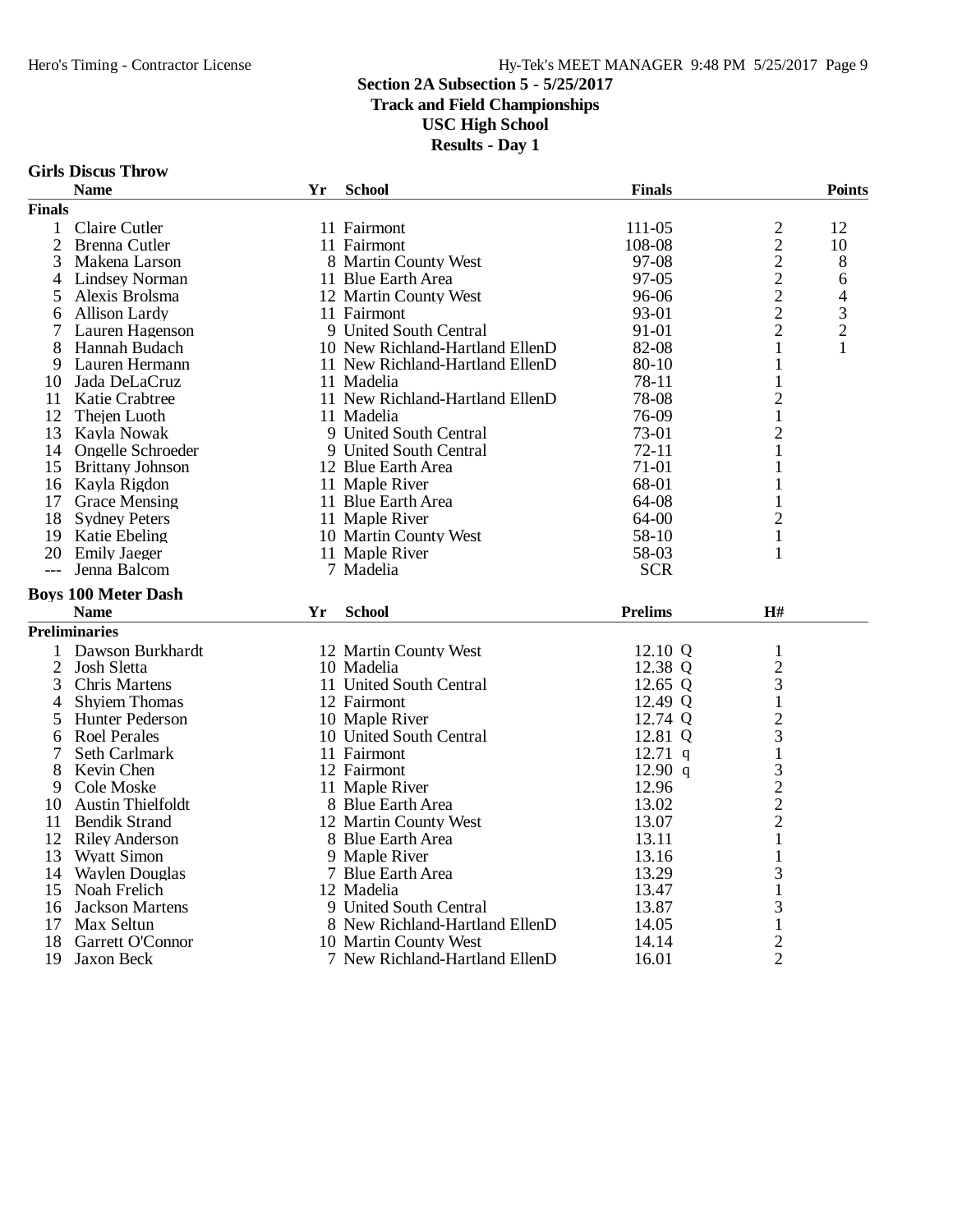**Boys 100 Meter Dash**

## **Section 2A Subsection 5 - 5/25/2017**

**Track and Field Championships**

**USC High School**

| <b>Name</b>                    | Yr | <b>School</b>                  | <b>Finals</b>  |                | <b>Points</b>  |
|--------------------------------|----|--------------------------------|----------------|----------------|----------------|
| <b>Finals</b>                  |    |                                |                |                |                |
| 1<br>Dawson Burkhardt          |    | 12 Martin County West          | 12.12          |                | 12             |
| 2<br>Chris Martens             |    | 11 United South Central        | 12.29          |                | 9              |
| $\overline{2}$<br>Josh Sletta  |    | 10 Madelia                     | 12.29          |                | 9              |
| 4<br><b>Hunter Pederson</b>    |    | 10 Maple River                 | 12.52          |                | 6              |
| 5<br>Seth Carlmark             |    | 11 Fairmont                    | 12.68          |                | 4              |
| 6<br>Kevin Chen                |    | 12 Fairmont                    | 12.74          |                |                |
| 7<br><b>Shyiem Thomas</b>      |    | 12 Fairmont                    | 13.05          |                | $\frac{3}{2}$  |
| <b>Boys 200 Meter Dash</b>     |    |                                |                |                |                |
| <b>Name</b>                    | Yr | <b>School</b>                  | <b>Prelims</b> | H#             |                |
| <b>Preliminaries</b>           |    |                                |                |                |                |
| Dawson Burkhardt<br>1          |    | 12 Martin County West          | 24.08 Q        | $\mathbf{1}$   |                |
| $\overline{2}$<br>Josh Sletta  |    | 10 Madelia                     | 25.17 Q        | $\overline{c}$ |                |
| 3<br>Jordan Frandle            |    | 12 Blue Earth Area             | 25.81 Q        | 3              |                |
| Angel Zamora                   |    | 10 Madelia                     | 25.51 Q        | $\mathbf{1}$   |                |
| 4                              |    |                                |                |                |                |
| 5<br>Lonnie Wilson             |    | 9 New Richland-Hartland EllenD | 25.53 Q        | $\overline{c}$ |                |
| Kevin Chen<br>6                |    | 12 Fairmont                    | 25.92 Q        | 3              |                |
| 7<br>Zach Spande               |    | 11 Maple River                 | $25.59$ q      | $\mathbf{1}$   |                |
| 8<br><b>Bendik Strand</b>      |    | 12 Martin County West          | $26.04$ q      | $\overline{c}$ |                |
| 9<br>Cole Moske                |    | 11 Maple River                 | 26.40          | 3              |                |
| John Sonnek<br>10              |    | 12 Maple River                 | 26.96          | $\mathbf{1}$   |                |
| <b>Shyiem Thomas</b><br>11     |    | 12 Fairmont                    | 26.98          | 3              |                |
| 12<br>Cody Cory                |    | 11 United South Central        | 27.12          | $\overline{c}$ |                |
| 13<br>Noah Frelich             |    | 12 Madelia                     | 27.26          | $\overline{c}$ |                |
| 14 Cody Freese                 |    | 12 Fairmont                    | 27.32          | $\mathbf{1}$   |                |
| 15<br><b>Matthew Krause</b>    |    | 10 Blue Earth Area             | 27.65          | 3              |                |
| 16<br><b>Christian Huggett</b> |    | 10 Martin County West          | 27.82          | $\overline{c}$ |                |
| 17<br>Thomas Lindsey           |    | 9 Blue Earth Area              | 28.13          | $\mathbf{1}$   |                |
| 18<br><b>Jackson Martens</b>   |    | 9 United South Central         | 28.41          | 3              |                |
| 19<br>Jaxon Beck               |    | 7 New Richland-Hartland EllenD | 32.32          | 1              |                |
| <b>Boys 200 Meter Dash</b>     |    |                                |                |                |                |
| <b>Name</b>                    | Yr | <b>School</b>                  | <b>Finals</b>  |                | Points         |
| <b>Finals</b>                  |    |                                |                |                |                |
| Dawson Burkhardt               |    | 12 Martin County West          | 23.89          |                | 12             |
| $\overline{2}$<br>Josh Sletta  |    | 10 Madelia                     | 24.28          |                | 10             |
| 3<br>Jordan Frandle            |    | 12 Blue Earth Area             | 24.70          |                | 8              |
| Zach Spande<br>4               |    | 11 Maple River                 | 25.20          |                | 6              |
| 5<br>Angel Zamora              |    | 10 Madelia                     | 25.48          |                | 4              |
| 6 Bendik Strand                |    | 12 Martin County West          | 25.56          |                | 3              |
| Kevin Chen<br>7                |    | 12 Fairmont                    | 26.07          |                | $\overline{2}$ |
| <b>Boys 400 Meter Dash</b>     |    |                                |                |                |                |
| <b>Name</b>                    | Yr | <b>School</b>                  | <b>Finals</b>  | H#             | <b>Points</b>  |
| <b>Finals</b>                  |    |                                |                |                |                |
| 1<br><b>Wyatt Quiring</b>      |    | 11 Fairmont                    | 51.01          | 2              | 12             |
| 2<br>Adam Griffin              |    | 9 Blue Earth Area              | 54.22          | 2              | 10             |
| 3<br>Angel Zamora              |    | 10 Madelia                     | 54.70          | $\overline{2}$ | 8              |
|                                |    |                                |                |                |                |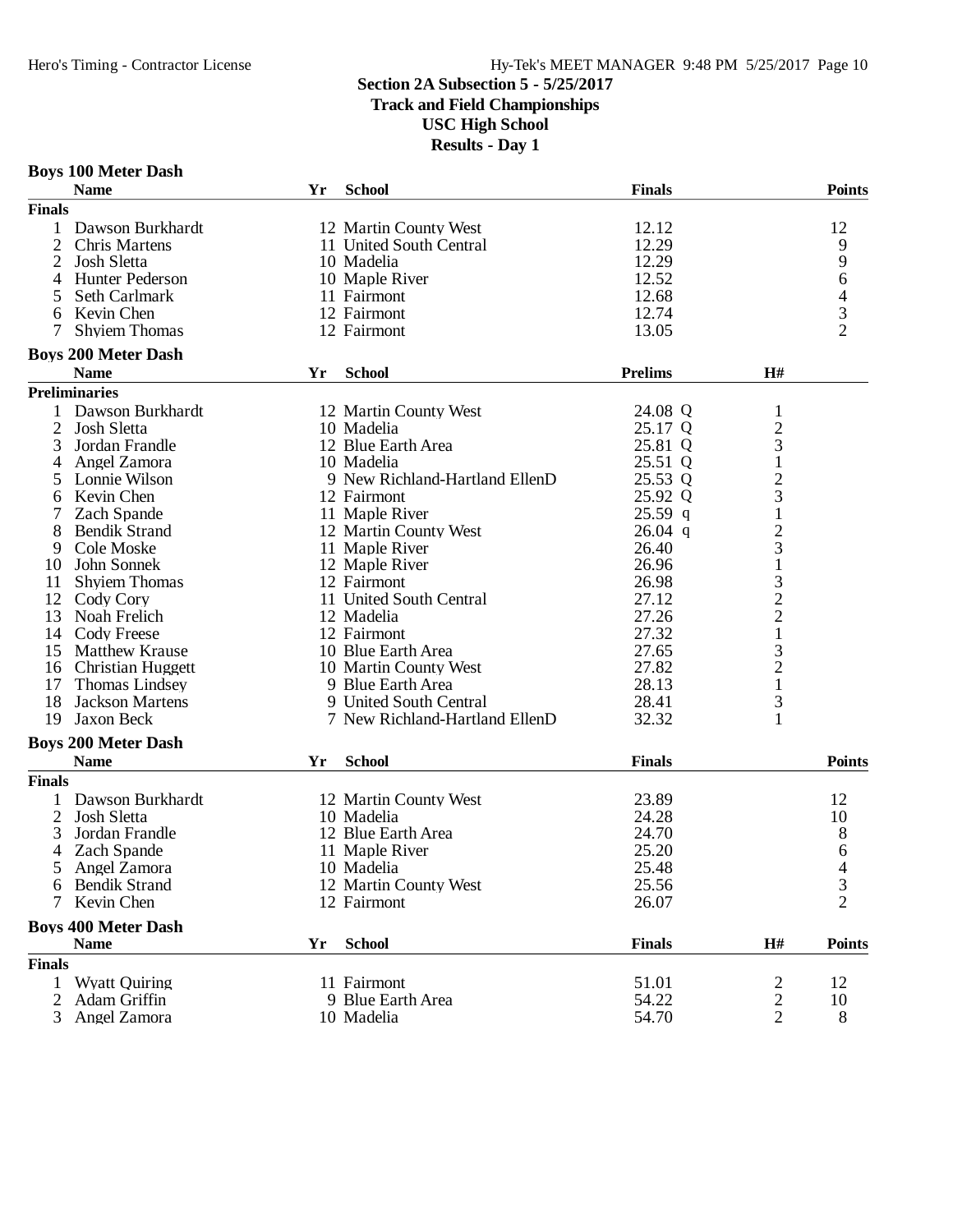**Track and Field Championships**

#### **USC High School**

**Results - Day 1**

|                          | $\mathbf{r}$ mans $\mathbf{m}$ (DO)s too meet Dasn<br><b>Name</b> | Yr | <b>School</b>                   | <b>Finals</b> | H#             | <b>Points</b>                                   |
|--------------------------|-------------------------------------------------------------------|----|---------------------------------|---------------|----------------|-------------------------------------------------|
| $\overline{4}$           | Seth Carlmark                                                     |    | 11 Fairmont                     | 55.26         | $\overline{c}$ | 6                                               |
| 5                        | <b>Brandon Williams</b>                                           |    | 9 Fairmont                      | 56.90         |                | 4                                               |
| 6                        | Cody Cory                                                         |    | 11 United South Central         | 58.97         | $\frac{2}{2}$  |                                                 |
| 7                        | <b>Jackson Martens</b>                                            |    | 9 United South Central          | 1:00.25       | $\overline{2}$ | $\frac{3}{2}$                                   |
| 8                        | Kollin Reese                                                      |    | 11 New Richland-Hartland EllenD | 1:00.64       | $\mathbf{1}$   | $\mathbf{1}$                                    |
| 9                        | <b>Wyatt Simon</b>                                                |    | 9 Maple River                   | 1:01.98       | 1              |                                                 |
| 10                       | Eric Hatch                                                        |    | 11 Blue Earth Area              | 1:02.65       | 1              |                                                 |
| 11                       | Derek Davis                                                       |    | 12 Madelia                      | 1:02.90       |                |                                                 |
| 12                       | <b>Bennet Shane</b>                                               |    | 8 Madelia                       | 1:03.24       |                |                                                 |
| 13                       | Nate Phippen                                                      |    | 9 Blue Earth Area               | 1:06.45       | 1              |                                                 |
| 14                       | Michiah VanSyckel                                                 |    | 10 New Richland-Hartland EllenD | 1:08.09       | 1              |                                                 |
| 15                       | Justin Mortenson                                                  |    | 11 New Richland-Hartland EllenD | 1:10.83       | 1              |                                                 |
| $\hspace{0.05cm} \ldots$ | Don Olson                                                         |    | 11 United South Central         | <b>SCR</b>    |                |                                                 |
|                          | <b>Boys 800 Meter Run</b>                                         |    |                                 |               |                |                                                 |
|                          | <b>Name</b>                                                       | Yr | <b>School</b>                   | <b>Finals</b> | H#             | <b>Points</b>                                   |
| <b>Finals</b>            |                                                                   |    |                                 |               |                |                                                 |
| 1                        | Stephen Dobie                                                     |    | 11 Maple River                  | 2:05.67       | $\overline{c}$ | 12                                              |
| 2                        | Leyton Becker                                                     |    | 12 Fairmont                     | 2:07.96       | $\overline{c}$ | 10                                              |
| 3                        | Jarly Goodoy                                                      |    | 11 Madelia                      | 2:08.91       | $\overline{c}$ | 8                                               |
| 4                        | Chris Mulholland                                                  |    | 12 United South Central         | 2:09.27       | $\overline{c}$ | 6                                               |
| 5                        | Kolton Larson                                                     |    | 10 Martin County West           | 2:12.32       | $\overline{c}$ |                                                 |
| 6                        | Dylan Petersen                                                    |    | 11 Martin County West           | 2:13.37       | 1              |                                                 |
|                          | Santiago Mendoza                                                  |    | 10 United South Central         | 2:13.51       | 1              |                                                 |
|                          | Ramiro Zamora                                                     |    | 8 Madelia                       | 2:15.92       | $\overline{c}$ | $\begin{array}{c} 4 \\ 3 \\ 2 \\ 1 \end{array}$ |
| 9                        | John Lagunas                                                      |    | 8 Madelia                       | 2:16.00       | $\overline{c}$ |                                                 |
| 10                       | Cody Lane                                                         |    | 11 Fairmont                     | 2:17.42       | $\mathbf 1$    |                                                 |
| 11                       | Kellen Rodriguez                                                  |    | 11 Fairmont                     | 2:20.27       |                |                                                 |
| 12                       | Jacob Schuller                                                    |    | 10 New Richland-Hartland EllenD | 2:21.34       | $\frac{2}{2}$  |                                                 |
|                          |                                                                   |    |                                 |               |                |                                                 |
| 13                       | Nolan Mattison                                                    |    | 10 Maple River                  | 2:22.95       | 1              |                                                 |
| 14                       | Dustin Johnson                                                    |    | 9 Maple River                   | 2:26.41       | 1              |                                                 |
| 15                       | Akeira Morrow                                                     |    | 10 Blue Earth Area              | 2:28.96       |                |                                                 |
| 16                       | Caden Riewer                                                      |    | 8 New Richland-Hartland EllenD  | 2:32.47       | 1              |                                                 |
| 17                       | Cameron Germain                                                   |    | 8 Blue Earth Area               | 2:37.98       | 1              |                                                 |
| 18                       | Ryan Lacher                                                       |    | 12 United South Central         | 2:46.10       | 1              |                                                 |
| 19                       | Derek Lium                                                        |    | 8 Blue Earth Area               | 2:46.88       | 1              |                                                 |
| $---$                    | <b>Josh Fleming</b>                                               |    | 12 New Richland-Hartland EllenD | <b>SCR</b>    |                |                                                 |
|                          | <b>Boys 1600 Meter Run</b>                                        |    |                                 |               |                |                                                 |
|                          | <b>Name</b>                                                       | Yr | <b>School</b>                   | <b>Finals</b> |                | <b>Points</b>                                   |
| <b>Finals</b>            |                                                                   |    |                                 |               |                |                                                 |
| 1                        | <b>Jarly Goodoy</b>                                               |    | 11 Madelia                      | 4:52.52       |                | 12                                              |
| 2                        | Kolton Larson                                                     |    | 10 Martin County West           | 4:53.22       |                | 10                                              |
| 3                        | Stephen Dobie                                                     |    | 11 Maple River                  | 4:59.67       |                | 8                                               |
| 4                        | <b>Brady Olsen</b>                                                |    | 9 Blue Earth Area               | 5:01.01       |                | 6                                               |
| 5                        | Nathan Willett                                                    |    | 11 Fairmont                     | 5:05.50       |                | $\begin{array}{c} 4 \\ 3 \\ 2 \end{array}$      |
| 6                        | Jake Lewis                                                        |    | 8 Martin County West            | 5:06.40       |                |                                                 |
|                          | Ben Lewer                                                         |    | 11 New Richland-Hartland EllenD | 5:11.84       |                |                                                 |
| 8                        | Jonathan Schwartz                                                 |    | 11 United South Central         | 5:12.90       |                | 1                                               |

# **Finals ... (Boys 400 Meter Dash)**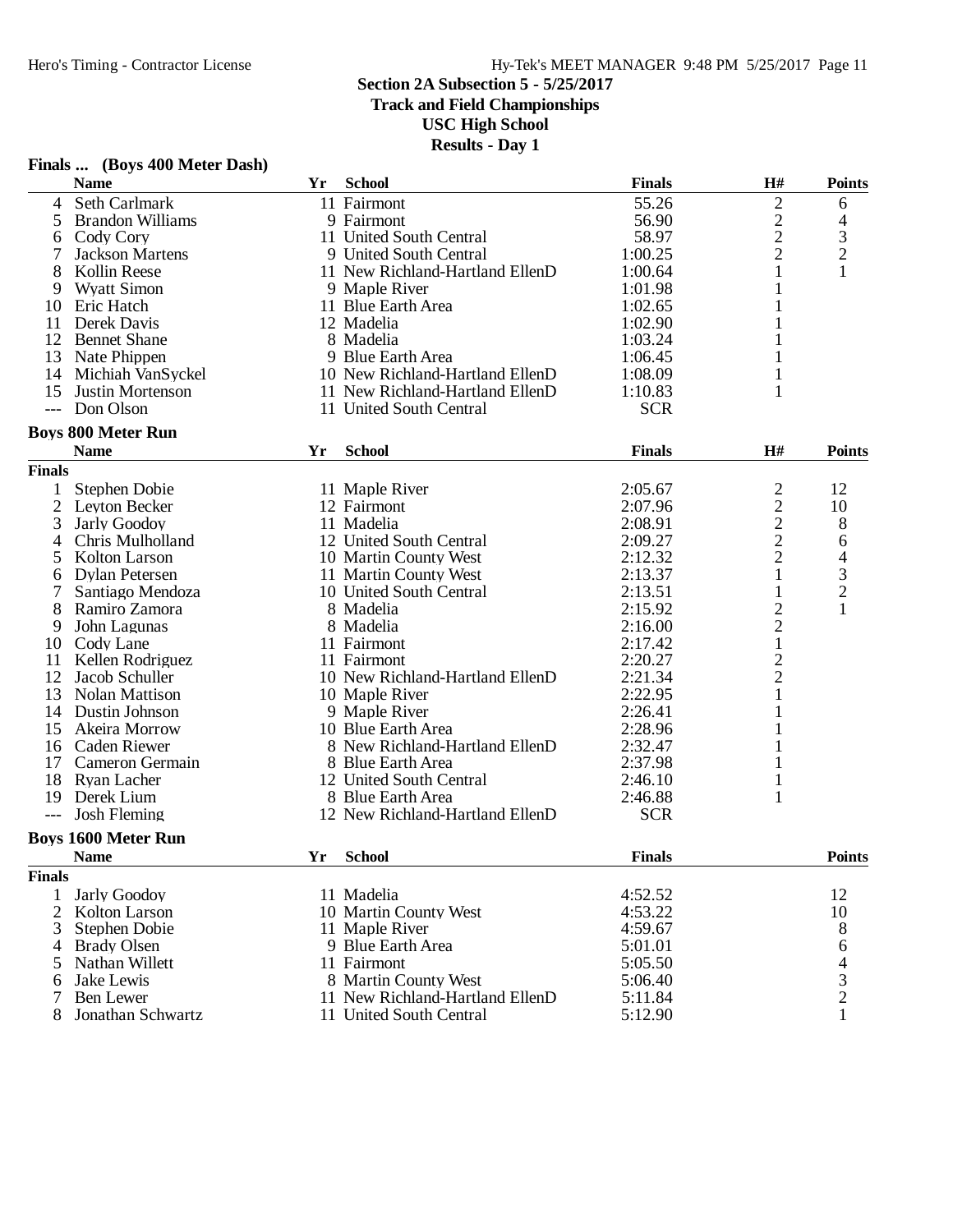**Track and Field Championships**

**USC High School**

**Results - Day 1**

|                | <b>Name</b>                   | Yr | <b>School</b>                   | <b>Finals</b>  |                     | <b>Points</b>                              |
|----------------|-------------------------------|----|---------------------------------|----------------|---------------------|--------------------------------------------|
| 9              | Zane Borchardt                |    | 10 Martin County West           | 5:22.85        |                     |                                            |
|                | 10 Bryant Berhow              |    | 9 Madelia                       | 5:27.45        |                     |                                            |
|                | 11 Daniel Nydegger            |    | 8 New Richland-Hartland EllenD  | 5:28.93        |                     |                                            |
|                | 12 Ben Huinker                |    | 12 Fairmont                     | 5:30.72        |                     |                                            |
|                | 13 Jessi Ramirez              |    | 8 Madelia                       | 5:32.26        |                     |                                            |
|                | 14 Davis Sunken               |    | 9 Blue Earth Area               | 5:32.34        |                     |                                            |
| 15             | <b>Charles Garbers</b>        |    | 10 Fairmont                     | 5:40.33        |                     |                                            |
|                | 16 Jager Beck                 |    | 10 New Richland-Hartland EllenD | 5:58.12        |                     |                                            |
|                | 17 Georic Musser              |    | 11 Maple River                  | 6:26.96        |                     |                                            |
| $---$          | <b>Gavin Doering</b>          |    | 8 Maple River                   | <b>SCR</b>     |                     |                                            |
|                | <b>Boys 3200 Meter Run</b>    |    |                                 |                |                     |                                            |
|                | <b>Name</b>                   | Yr | <b>School</b>                   | <b>Finals</b>  |                     | <b>Points</b>                              |
| <b>Finals</b>  |                               |    |                                 |                |                     |                                            |
| 1              | <b>Grant Strukel</b>          |    | 9 Blue Earth Area               | 10:28.86       |                     | 12                                         |
| $\overline{2}$ | Isaiah Lippert                |    | 12 Maple River                  | 11:03.78       |                     | 10                                         |
| 3              | Jake Lewis                    |    | 8 Martin County West            | 11:07.14       |                     | 8                                          |
| 4              | Darrian Kueker                |    | 10 Fairmont                     | 11:13.78       |                     | 6                                          |
| 5              | <b>Hunter Malwitz</b>         |    | 11 United South Central         | 11:25.52       |                     |                                            |
| 6              | Zane Borchardt                |    | 10 Martin County West           | 11:34.22       |                     | $\begin{array}{c} 4 \\ 3 \\ 2 \end{array}$ |
| 7              | <b>Ben</b> Lewer              |    | 11 New Richland-Hartland EllenD | 11:38.07       |                     |                                            |
| 8              | Isaiah Johnson                |    | 8 Madelia                       | 11:46.83       |                     | $\mathbf{1}$                               |
| 9              | <b>Charles Garbers</b>        |    | 10 Fairmont                     | 11:54.23       |                     |                                            |
|                | 10 Daniel Nydegger            |    | 8 New Richland-Hartland EllenD  | 11:56.19       |                     |                                            |
|                | 11 Bryant Berhow              |    | 9 Madelia                       | 11:59.49       |                     |                                            |
|                | 12 Kole Wenner                |    | 8 Maple River                   | 12:03.68       |                     |                                            |
| 13             | Adam Mix                      |    | 10 Martin County West           | 12:11.04       |                     |                                            |
| 14             | Ben Huinker                   |    | 12 Fairmont                     | 12:14.86       |                     |                                            |
| 15             | Jager Beck                    |    | 10 New Richland-Hartland EllenD | 13:29.06       |                     |                                            |
|                | <b>Boys 110 Meter Hurdles</b> |    |                                 |                |                     |                                            |
|                | <b>Name</b>                   | Yr | <b>School</b>                   | <b>Prelims</b> | $\mathbf{H}$ #      |                                            |
|                | <b>Preliminaries</b>          |    |                                 |                |                     |                                            |
|                | Lucas Simpson                 |    | 11 Fairmont                     | 17.23 Q        | $\overline{2}$      |                                            |
| $\overline{2}$ | Seth Becker                   |    | 12 Blue Earth Area              | 17.53 Q        | $\mathbf{1}$        |                                            |
| 3              | Devin Johnson                 |    | 11 Fairmont                     | 17.43 Q        | 2                   |                                            |
| 4              | <b>Brady Agrimson</b>         |    | 10 New Richland-Hartland EllenD | 17.86 Q        | $\mathbf{1}$        |                                            |
| 5              | Noah Decker                   |    | 12 Maple River                  | $17.76$ q      | $\overline{c}$      |                                            |
| 6              | <b>Gunnar Fering</b>          |    | 10 Blue Earth Area              | 17.99 q        | $\overline{2}$      |                                            |
| 7              | Chris Lebert                  |    | 10 Fairmont                     | $18.11$ q      | $\mathbf{1}$        |                                            |
| 8              | Justin Dallman                |    | 12 United South Central         | $18.36$ q      | 1                   |                                            |
| 9              | <b>Colter Carey-Fritz</b>     |    | 12 Maple River                  | 20.02          | $\overline{2}$      |                                            |
|                | 10 Mason Ferber               |    | 9 New Richland-Hartland EllenD  | 20.62          | $\mathbf{1}$        |                                            |
|                | Owen Naumann                  |    |                                 | 21.04          |                     |                                            |
| 11<br>12       |                               |    | 9 Blue Earth Area               | 22.37          | 1<br>$\overline{2}$ |                                            |
|                | <b>Nick Potthoff</b>          |    | 10 Martin County West           |                |                     |                                            |

# **Finals ... (Boys 1600 Meter Run)**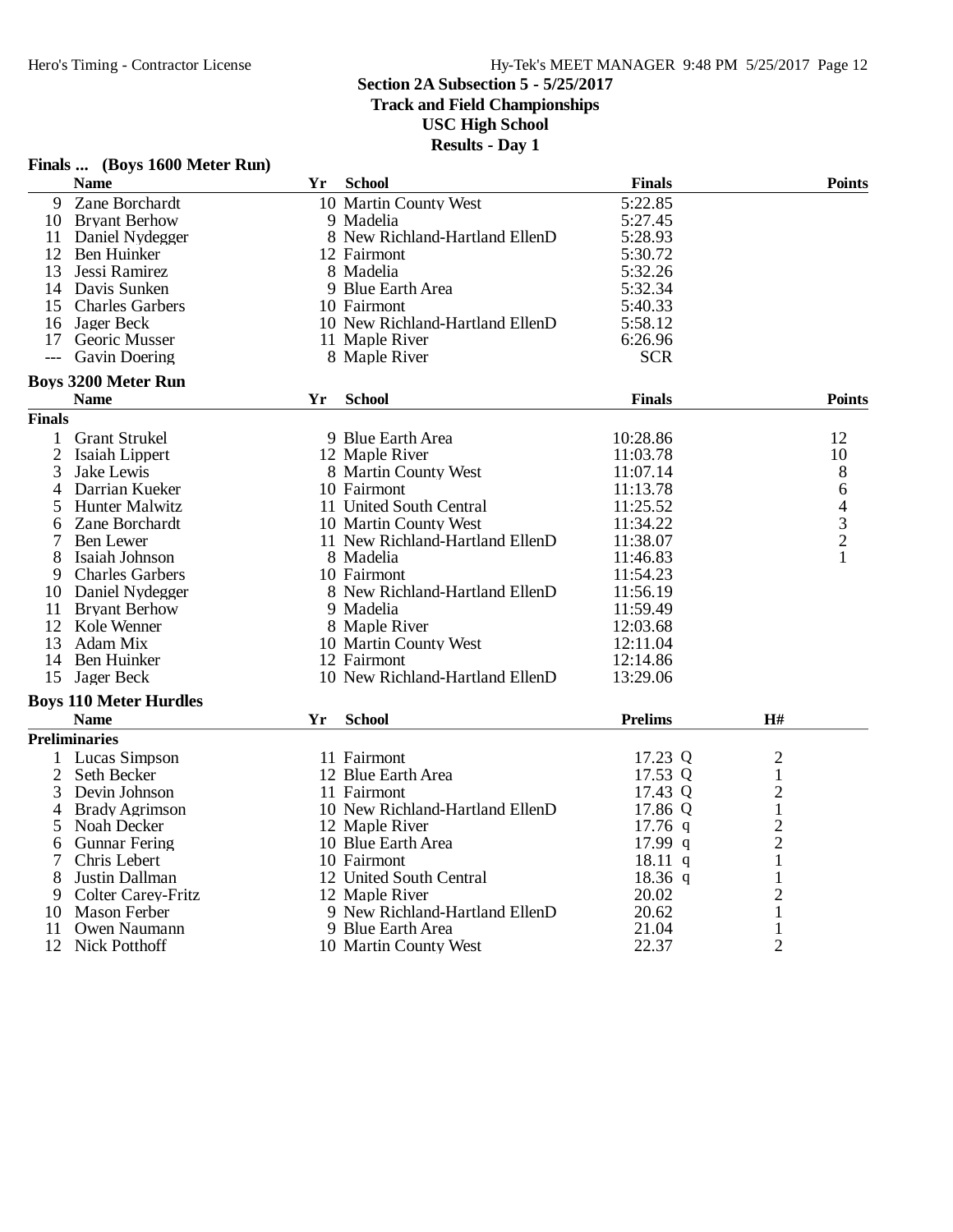**Track and Field Championships**

**USC High School**

| <b>Boys 110 Meter Hurdles</b> |  |
|-------------------------------|--|
| <b>Name</b>                   |  |
| --                            |  |

|                | <b>Name</b>                    | Yr                 | <b>School</b>           |                                 | <b>Finals</b> |                      | <b>Points</b>                              |
|----------------|--------------------------------|--------------------|-------------------------|---------------------------------|---------------|----------------------|--------------------------------------------|
| <b>Finals</b>  |                                |                    |                         |                                 |               |                      |                                            |
| 1              | <b>Gunnar Fering</b>           |                    | 10 Blue Earth Area      |                                 | 17.07         |                      | 12                                         |
| 2              | Devin Johnson                  |                    | 11 Fairmont             |                                 | 17.15         |                      | 10                                         |
| 3              | <b>Brady Agrimson</b>          |                    |                         | 10 New Richland-Hartland EllenD | 17.18         |                      | 8                                          |
| 4              | Seth Becker                    |                    | 12 Blue Earth Area      |                                 | 17.21         |                      | 6                                          |
| 5              | Lucas Simpson                  |                    | 11 Fairmont             |                                 | 17.29         |                      |                                            |
|                |                                |                    |                         |                                 |               |                      |                                            |
| 6              | Noah Decker                    |                    | 12 Maple River          |                                 | 17.32         |                      | $\begin{array}{c} 4 \\ 3 \\ 2 \end{array}$ |
| 7              | Chris Lebert                   |                    | 10 Fairmont             |                                 | 17.91         |                      |                                            |
| 8              | Justin Dallman                 |                    | 12 United South Central |                                 | 18.44         |                      |                                            |
|                | <b>Boys 300 Meter Hurdles</b>  |                    |                         |                                 |               |                      |                                            |
|                | <b>Name</b>                    | Yr                 | <b>School</b>           |                                 | <b>Finals</b> | H#                   | <b>Points</b>                              |
| <b>Finals</b>  |                                |                    |                         |                                 |               |                      |                                            |
| 1              | <b>Brady Agrimson</b>          |                    |                         | 10 New Richland-Hartland EllenD | 41.99         |                      | 12                                         |
| $\mathfrak{2}$ | Seth Becker                    |                    | 12 Blue Earth Area      |                                 | 42.66         |                      | 10                                         |
| 3              | Devin Johnson                  |                    | 11 Fairmont             |                                 | 43.69         | $2222$<br>$221$      | 8                                          |
| 4              | <b>Mason Ferber</b>            |                    |                         | 9 New Richland-Hartland EllenD  | 44.11         |                      | 6                                          |
| 5              | <b>Gunnar Fering</b>           |                    | 10 Blue Earth Area      |                                 | 44.78         |                      | $\overline{\mathcal{A}}$                   |
| 6              | Justin Dallman                 |                    | 12 United South Central |                                 | 46.44         |                      |                                            |
| 7              | Chris Lebert                   |                    | 10 Fairmont             |                                 | 46.85         |                      | $\begin{array}{c} 3 \\ 2 \\ 1 \end{array}$ |
| 8              | Noah Decker                    |                    | 12 Maple River          |                                 | 47.52         |                      |                                            |
| 9              | Nathan Willett                 |                    | 11 Fairmont             |                                 | 47.94         | $\frac{2}{2}$        |                                            |
|                | <b>Nick Potthoff</b>           |                    |                         |                                 | 48.65         | $\mathbf{1}$         |                                            |
| 10             |                                |                    | 10 Martin County West   |                                 |               |                      |                                            |
| 11             | Caden Ochsendorf               |                    | 9 Blue Earth Area       |                                 | 50.35         | $\mathbf{1}$         |                                            |
| 12             | <b>Colter Carey-Fritz</b>      |                    | 12 Maple River          |                                 | 50.60         | 1                    |                                            |
|                | <b>Boys 4x100 Meter Relay</b>  |                    |                         |                                 |               |                      |                                            |
|                | <b>Team</b>                    |                    | <b>Relay</b>            |                                 | <b>Finals</b> |                      | <b>Points</b>                              |
| <b>Finals</b>  |                                |                    |                         |                                 |               |                      |                                            |
|                | 1 Fairmont                     |                    |                         |                                 | 45.82         |                      | 12                                         |
|                | 1) Levi Bulfer 12              |                    | 2) Shyiem Thomas 12     | 3) Austin Schwidder 12          |               | 4) Tyler Johnson 12  |                                            |
|                | <b>Blue Earth Area</b>         |                    |                         |                                 | 47.27         |                      | 10                                         |
|                | 1) Jordan Frandle 12           |                    | 2) Cameron Anderson 8   | 3) Austin Thielfoldt 8          |               | 4) Waylen Douglas 7  |                                            |
| 3              | Maple River                    |                    |                         |                                 | 47.75         |                      | 8                                          |
|                | 1) Cody Walters 11             | 2) John Sonnek 12  |                         | 3) Zach Spande 11               |               | 4) Cole Moske 11     |                                            |
|                | 4 New Richland-Hartland EllenD |                    |                         |                                 |               |                      |                                            |
|                |                                |                    |                         |                                 | 52.61         |                      | 6                                          |
|                | 1) Max Seltun 8                | 2) Kollin Reese 11 |                         | 3) Michiah VanSyckel 10         |               | 4) Jacob Schuller 10 |                                            |
|                | --- Martin County West         |                    |                         |                                 | <b>DQ</b>     |                      |                                            |
|                | 1) Andrew Ringnell 12          |                    | 2) Dawson Burkhardt 12  | 3) Garrett O'Connor 10          |               | 4) Bendik Strand 12  |                                            |
|                | <b>Boys 4x200 Meter Relay</b>  |                    |                         |                                 |               |                      |                                            |
|                | <b>Team</b>                    |                    | <b>Relay</b>            |                                 | <b>Finals</b> |                      | <b>Points</b>                              |
| <b>Finals</b>  |                                |                    |                         |                                 |               |                      |                                            |
| 1              | Fairmont                       |                    |                         |                                 | 1:34.89       |                      | 12                                         |
|                | 1) Levi Bulfer 12              |                    | 2) Tyler Johnson 12     | 3) Austin Schwidder 12          |               | 4) Wyatt Quiring 11  |                                            |
|                | <b>Blue Earth Area</b>         |                    |                         |                                 | 1:37.94       |                      | 10                                         |
|                | 1) Jordan Frandle 12           |                    | 2) Cameron Anderson 8   | 3) Clayton Johnson 11           |               | 4) Gunnar Fering 10  |                                            |
|                | New Richland-Hartland EllenD   |                    |                         |                                 | 1:40.73       |                      |                                            |
|                | 1) Lonnie Wilson 9             | 2) Mason Ferber 9  |                         | 3) Jerret Utpadel 11            |               | 4) Agro Gushwa 9     | 8                                          |
|                |                                |                    |                         |                                 |               |                      |                                            |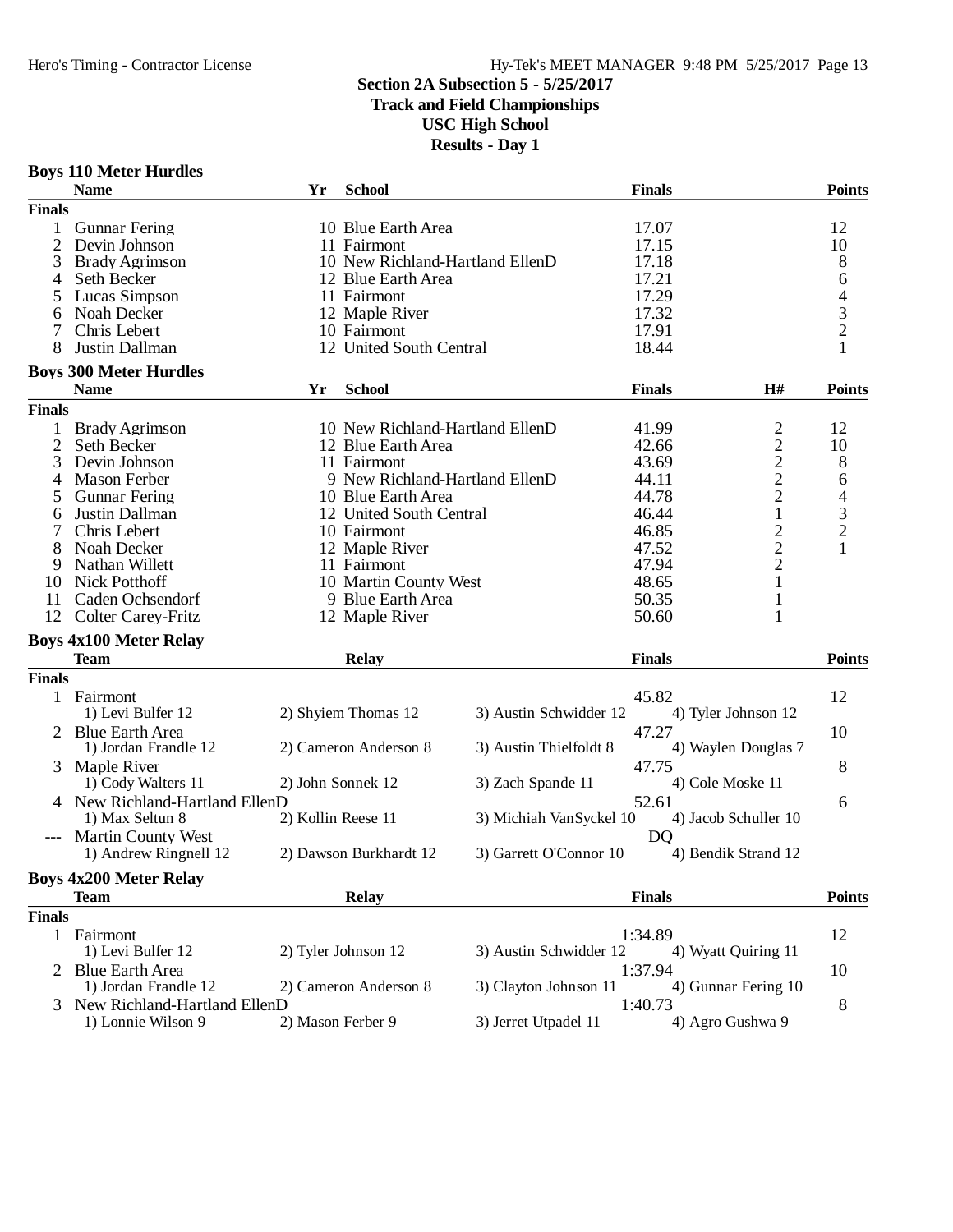#### Hero's Timing - Contractor License Hy-Tek's MEET MANAGER 9:48 PM 5/25/2017 Page 14

### **Section 2A Subsection 5 - 5/25/2017**

**Track and Field Championships**

**USC High School**

|               | Finals  (Boys 4x200 Meter Relay)<br><b>Team</b> |                  | 1105 M.W<br><b>Relay</b>        |                       | <b>Finals</b> |                         | <b>Points</b>  |
|---------------|-------------------------------------------------|------------------|---------------------------------|-----------------------|---------------|-------------------------|----------------|
|               |                                                 |                  |                                 |                       |               |                         |                |
|               | 4 United South Central<br>1) Don Olson 11       |                  | 2) Chris Martens 11             | 3) Cody Cory 11       | 1:44.11       | 4) Chris Mulholland 12  | 6              |
|               | <b>Boys 4x400 Meter Relay</b>                   |                  |                                 |                       |               |                         |                |
|               | Team                                            |                  | <b>Relay</b>                    |                       | <b>Finals</b> |                         | <b>Points</b>  |
| <b>Finals</b> |                                                 |                  |                                 |                       |               |                         |                |
| 1             | Fairmont                                        |                  |                                 |                       | 3:32.25       |                         | 12             |
|               | 1) Dayton Pasch 11                              |                  | 2) Dylan Kennedy 10             | 3) Andrew Moeller 10  |               | 4) Wyatt Quiring 11     |                |
|               | 2 New Richland-Hartland EllenD                  |                  |                                 |                       | 3:42.63       |                         | 10             |
|               | 1) Teddy Gushwa 8                               |                  | 2) Jerret Utpadel 11            | 3) Agro Gushwa 9      |               | 4) Brady Agrimson 10    |                |
|               | 3 Blue Earth Area                               |                  |                                 |                       | 3:45.59       |                         | 8              |
|               | 1) Cameron Anderson 8                           |                  | 2) Clayton Johnson 11           | 3) Brady Olsen 9      |               | 4) Adam Griffin 9       |                |
|               | 4 United South Central                          |                  |                                 |                       | 3:48.02       |                         | 6              |
|               | 1) Santiago Mendoza 10                          |                  | 2) Chris Martens 11             | 3) Hunter Malwitz 11  |               | 4) Chris Mulholland 12  |                |
|               | 5 Maple River                                   |                  |                                 |                       | 3:56.07       |                         | 4              |
|               | 1) Zach Spande 11                               |                  | 2) Nolan Mattison 10            | 3) Hunter Pederson 10 |               | 4) Stephen Dobie 11     |                |
|               | 6 Martin County West                            |                  |                                 |                       | 4:00.79       |                         | 3              |
|               | 1) Garrett O'Connor 10                          |                  | 2) Dylan Petersen 11            | 3) Kolton Larson 10   |               | 4) Christian Huggett 10 |                |
|               |                                                 |                  |                                 |                       |               |                         |                |
|               | <b>Boys 4x800 Meter Relay</b>                   |                  |                                 |                       |               |                         |                |
|               | <b>Team</b>                                     |                  | <b>Relay</b>                    |                       | <b>Finals</b> |                         | <b>Points</b>  |
| <b>Finals</b> |                                                 |                  |                                 |                       |               |                         |                |
|               | 1 Fairmont                                      |                  |                                 |                       | 8:43.02       |                         | 12             |
|               | 1) Leyton Becker 12                             |                  | 2) Andrew Moeller 10            | 3) Dayton Pasch 11    |               | 4) Dylan Kennedy 10     |                |
|               | 2 Blue Earth Area                               |                  |                                 |                       | 9:02.46       |                         | 10             |
|               | 1) Adam Griffin 9                               | 2) Brady Olsen 9 |                                 | 3) Clayton Johnson 11 |               | 4) Grant Strukel 9      |                |
|               | New Richland-Hartland EllenD                    |                  |                                 |                       | 9:37.23       |                         | 8              |
|               | 1) Jacob Schuller 10                            |                  | 2) Teddy Gushwa 8               | 3) Agro Gushwa 9      |               | 4) Lonnie Wilson 9      |                |
|               | <b>Boys High Jump</b>                           |                  |                                 |                       |               |                         |                |
|               | <b>Name</b>                                     | Yr               | <b>School</b>                   |                       | <b>Finals</b> |                         | <b>Points</b>  |
| <b>Finals</b> |                                                 |                  |                                 |                       |               |                         |                |
| 1             | Hayden Berhow                                   |                  | 10 Fairmont                     |                       | $5 - 10.00$   |                         | 12             |
|               | 2 Lucas Simpson                                 |                  | 11 Fairmont                     |                       | $5 - 10.00$   |                         | 10             |
| 3             | <b>Tyler Johnson</b>                            |                  | 12 Fairmont                     |                       | $5 - 10.00$   |                         | 8              |
| 4             | Jacob Schuller                                  |                  | 10 New Richland-Hartland EllenD |                       | 5-06.00       |                         | $\sqrt{6}$     |
| 5             | <b>Andrew Ringnell</b>                          |                  | 12 Martin County West           |                       | 5-04.00       |                         |                |
| 6             | Clayton Johnson                                 |                  | 11 Blue Earth Area              |                       | 5-04.00       |                         | $rac{4}{3}$    |
|               | 7 Blake Jenkins                                 |                  | 12 Maple River                  |                       | 5-02.00       |                         | $\overline{c}$ |
| 8             | Max Seltun                                      |                  | 8 New Richland-Hartland EllenD  |                       | $4 - 10.00$   |                         |                |
| 9             | John Lagunas                                    |                  | 8 Madelia                       |                       | $4 - 10.00$   |                         |                |
| 10            | <b>Bryant Berhow</b>                            |                  | 9 Madelia                       |                       | 4-08.00       |                         |                |
|               | 10 Louis Bowers                                 |                  | 8 Madelia                       |                       | 4-08.00       |                         |                |
| 10            | Jacob Jones                                     |                  | 7 Maple River                   |                       | 4-08.00       |                         |                |
|               | <b>Boys Pole Vault</b>                          |                  |                                 |                       |               |                         |                |
|               | <b>Name</b>                                     | Yr               | <b>School</b>                   |                       | <b>Finals</b> |                         | <b>Points</b>  |
| <b>Finals</b> |                                                 |                  |                                 |                       |               |                         |                |
| $\mathbf{1}$  | Reed Krieger                                    |                  | 12 Blue Earth Area              |                       | 13-00.00      |                         | 12             |
|               | Levi Bulfer                                     |                  | 12 Fairmont                     |                       | 12-06.00      |                         | 10             |
| 3             | Reid Hanson                                     |                  | 12 Maple River                  |                       | 12-00.00      |                         | 8              |
|               |                                                 |                  |                                 |                       |               |                         |                |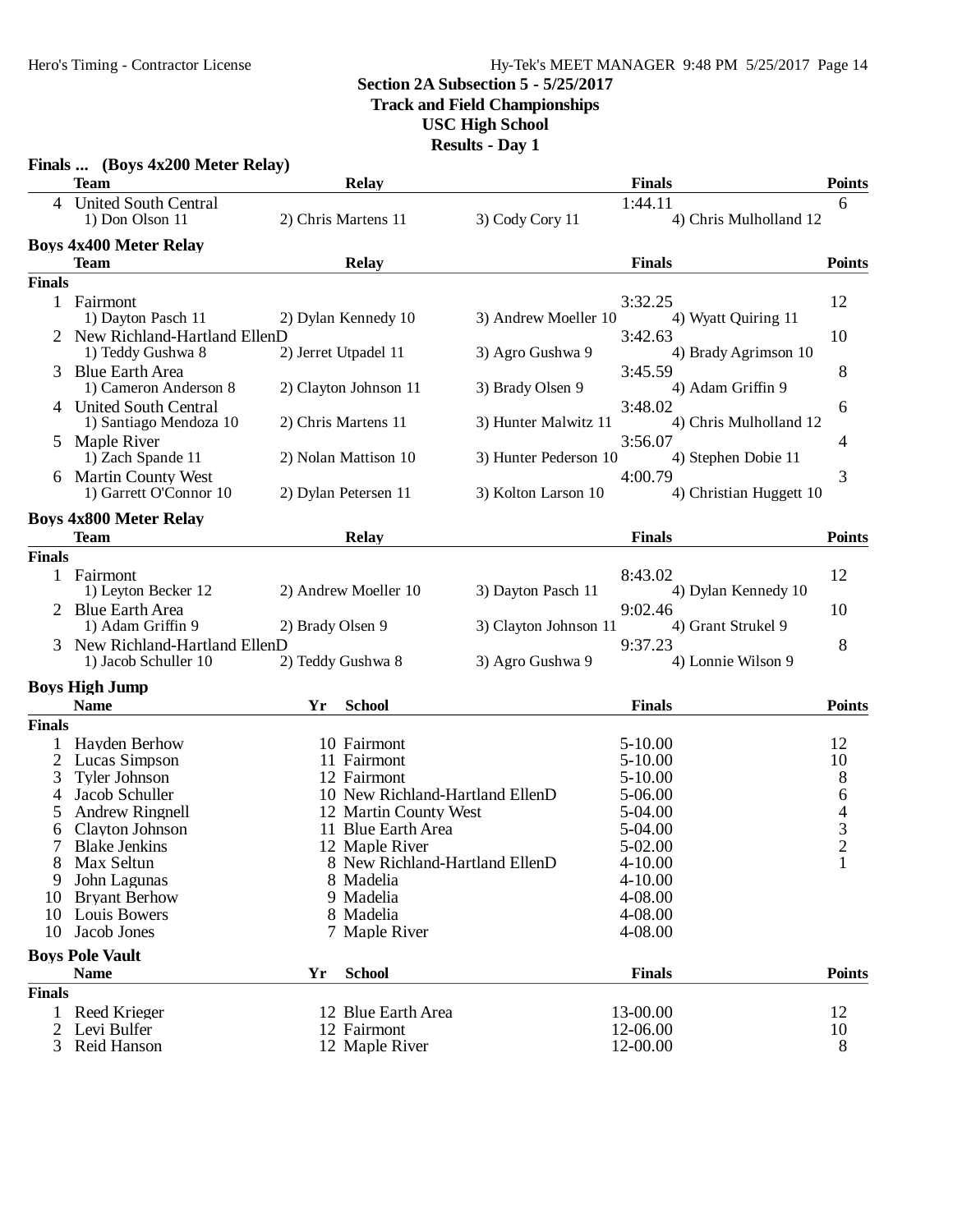**Track and Field Championships**

**USC High School**

|                       | Finals  (Boys Pole Vault) |    |                                 |               |                                |                                                 |
|-----------------------|---------------------------|----|---------------------------------|---------------|--------------------------------|-------------------------------------------------|
|                       | <b>Name</b>               | Yr | <b>School</b>                   | <b>Finals</b> |                                | <b>Points</b>                                   |
| 4                     | <b>Rylee McGuire</b>      |    | 11 Blue Earth Area              | 11-06.00      |                                | 6                                               |
| 5                     | Nick Thate                |    | 10 Fairmont                     | 11-00.00      |                                | 4                                               |
| 6                     | Cody Walters              |    | 11 Maple River                  | 10-06.00      |                                | 3                                               |
|                       | <b>Matthew Krause</b>     |    | 10 Blue Earth Area              | 10-00.00      |                                | 1.50                                            |
| 7                     | Jonathan Schwartz         |    | 11 United South Central         | 10-00.00      |                                | 1.50                                            |
| 9                     | Brenden McMann            |    | 11 New Richland-Hartland EllenD | $9 - 06.00$   |                                |                                                 |
| 10                    | <b>Hunter Malwitz</b>     |    | 11 United South Central         | $9 - 00.00$   |                                |                                                 |
| 11                    | <b>Cameron Carleton</b>   |    | 8 Maple River                   | 8-06.00       |                                |                                                 |
| 11                    | <b>Teddy Gushwa</b>       |    | 8 New Richland-Hartland EllenD  | 8-06.00       |                                |                                                 |
| 13                    | Justin Olson              |    | 10 Fairmont                     | 8-06.00       |                                |                                                 |
| 14                    | John Mantor               |    | 10 United South Central         | 8-06.00       |                                |                                                 |
|                       | <b>Boys Long Jump</b>     |    |                                 |               |                                |                                                 |
|                       | <b>Name</b>               | Yr | <b>School</b>                   | <b>Finals</b> |                                | <b>Points</b>                                   |
| <b>Finals</b>         |                           |    |                                 |               |                                |                                                 |
|                       | Hayden Berhow             |    | 10 Fairmont                     | 19-06.50      |                                | 12                                              |
| $\overline{2}$        | Angel Zamora              |    | 10 Madelia                      | 18-03.50      | $\frac{2}{2}$                  | 10                                              |
| 3                     | Ramiro Zamora             |    | 8 Madelia                       | 18-02.00      | $\mathbf 1$                    | 8                                               |
| 4                     | Lonnie Wilson             |    | 9 New Richland-Hartland EllenD  | 18-01.50      | $\overline{\mathbf{c}}$        | 6                                               |
| 5                     | Justin Olson              |    | 10 Fairmont                     | 17-04.25      | $\mathbf{1}$                   |                                                 |
| 6                     | Cody Walters              |    | 11 Maple River                  | 17-00.50      |                                | $\begin{array}{c} 4 \\ 3 \\ 2 \\ 1 \end{array}$ |
|                       | <b>Hunter Pederson</b>    |    | 10 Maple River                  | 16-11.75      | $\frac{2}{2}$<br>$\frac{2}{2}$ |                                                 |
| 8                     | Josh Heinze               |    | 9 Fairmont                      | 16-09.50      |                                |                                                 |
| 9                     | Josh Sletta               |    | 10 Madelia                      | 16-08.50      |                                |                                                 |
| 10                    | <b>Cameron Anderson</b>   |    | 8 Blue Earth Area               | 16-06.50      |                                |                                                 |
| 11                    | <b>Teddy Gushwa</b>       |    | 8 New Richland-Hartland EllenD  | 16-02.50      | $\mathbf{1}$                   |                                                 |
| 12                    | Eric Hatch                |    | 11 Blue Earth Area              | 13-06.50      |                                |                                                 |
| 13                    |                           |    |                                 |               | 1                              |                                                 |
|                       | <b>Bill Karels</b>        |    | 11 Maple River                  | 13-03.00      | 1                              |                                                 |
|                       | <b>Boys Triple Jump</b>   |    |                                 |               |                                |                                                 |
|                       | <b>Name</b>               | Yr | <b>School</b>                   | <b>Finals</b> |                                | <b>Points</b>                                   |
| <b>Finals</b>         |                           |    |                                 |               |                                |                                                 |
| 1                     | <b>Hayden Berhow</b>      |    | 10 Fairmont                     | 40-06.00      | $\overline{\mathbf{c}}$        | 12                                              |
| $\overline{2}$        | <b>Brady Agrimson</b>     |    | 10 New Richland-Hartland EllenD | 40-00.50      |                                | 10                                              |
| 3                     | <b>Andrew Ringnell</b>    |    | 12 Martin County West           | 39-05.50      | $22222$<br>$222$               | 8                                               |
| 4                     | <b>Tyler Johnson</b>      |    | 12 Fairmont                     | 39-04.50      |                                | 6                                               |
| 5                     | Josh Sletta               |    | 10 Madelia                      | 39-01.50      |                                | 4                                               |
| 6                     | Angel Zamora              |    | 10 Madelia                      | 38-11.00      |                                | 3                                               |
| 7                     | Josh Heinze               |    | 9 Fairmont                      | 36-05.00      |                                | $\overline{2}$                                  |
| 8                     | Logan Ziegler             |    | 11 Maple River                  | 36-02.50      | 1                              | 1                                               |
| 9                     | <b>Mason Ferber</b>       |    | 9 New Richland-Hartland EllenD  | 35-07.50      | 1                              |                                                 |
| 10                    | Agro Gushwa               |    | 9 New Richland-Hartland EllenD  | 34-06.00      | $\overline{c}$                 |                                                 |
| 11                    | <b>Jackson Martens</b>    |    | 9 United South Central          | 33-08.50      | 1                              |                                                 |
| 12                    | <b>Talin Cook</b>         |    | 8 Madelia                       | 31-03.50      | 1                              |                                                 |
| 13                    | Akeira Morrow             |    | 10 Blue Earth Area              | 28-04.00      | 1                              |                                                 |
| 14                    | <b>Cameron Carleton</b>   |    | 8 Maple River                   | 26-03.50      | 1                              |                                                 |
| $\scriptstyle \cdots$ | Ty Peterson               |    | 8 Blue Earth Area               | <b>SCR</b>    |                                |                                                 |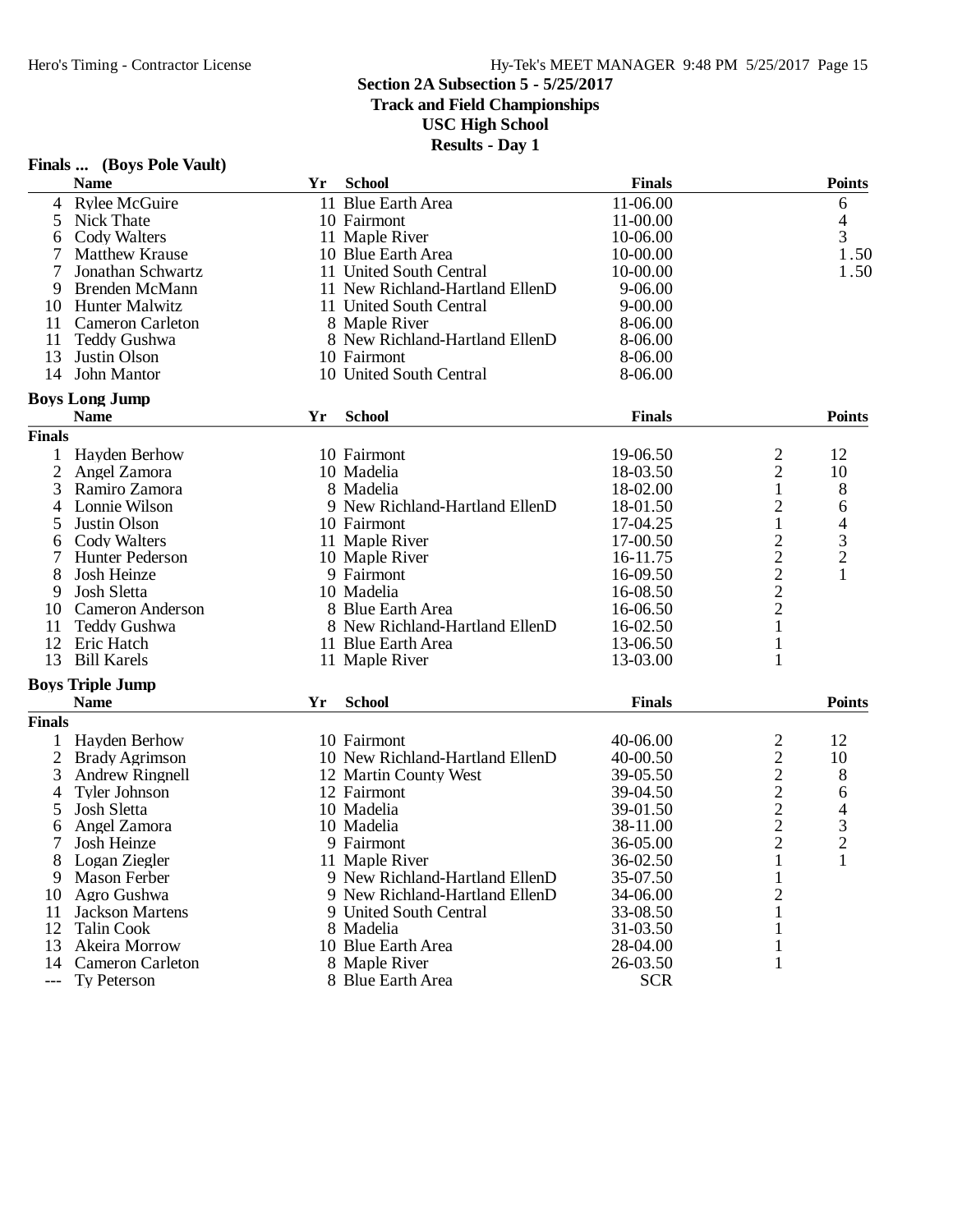**Track and Field Championships**

**USC High School**

**Results - Day 1**

#### **Boys Shot Put**

|                     | <b>Name</b>                       | Yr | <b>School</b>                                            | <b>Finals</b>        |                                                   | <b>Points</b>  |
|---------------------|-----------------------------------|----|----------------------------------------------------------|----------------------|---------------------------------------------------|----------------|
| <b>Finals</b>       |                                   |    |                                                          |                      |                                                   |                |
| 1                   | Kade Fritz                        |    | 12 Fairmont                                              | 48-04.00             |                                                   | 12             |
| $\overline{2}$      | Theo Krumholz                     |    | 12 Fairmont                                              | 44-10.00             | $\frac{2}{2}$                                     | 10             |
| 3                   | Logan Ziegler                     |    | 11 Maple River                                           | 44-09.00             |                                                   | 8              |
| 4                   | Justin Dallman                    |    | 12 United South Central                                  | 44-07.00             | $\begin{array}{c} 2 \\ 2 \\ 2 \end{array}$        | 6              |
| 5                   | Nathaniel Techau                  |    | 11 New Richland-Hartland EllenD                          | 43-04.50             |                                                   | 4              |
| 6                   | Dustin Stern                      |    | 11 Maple River                                           | 41-01.00             |                                                   | $\mathfrak{Z}$ |
| 7                   | <b>Conner Tordsen</b>             |    | 11 Fairmont                                              | 40-09.00             | $\mathbf{1}$                                      | $\overline{c}$ |
| 8                   | <b>Bill Karels</b>                |    | 11 Maple River                                           | 39-02.00             |                                                   | 1              |
| 9                   | Dylin Whitehead                   |    | 12 Martin County West                                    | 37-08.00             | $\frac{2}{2}$                                     |                |
| 10                  | <b>Jared Armon</b>                |    | 12 Blue Earth Area                                       | 36-06.00             |                                                   |                |
| 11                  | David Garza                       |    | 11 United South Central                                  | 34-11.00             | $\mathbf{1}$                                      |                |
| 12                  | Nick Johnson                      |    | 10 Martin County West                                    | 34-00.00             | 1                                                 |                |
| 13                  | <b>Hunter Swanson</b>             |    | 10 Martin County West                                    | 32-09.00             | 1                                                 |                |
| 14                  | Colin Hurley                      |    | 9 Blue Earth Area                                        | 32-04.00             | 1                                                 |                |
|                     | 15 Caleb Harpel                   |    | 11 New Richland-Hartland EllenD                          | 30-07.00             | 1                                                 |                |
| 16                  | Michiah VanSyckel                 |    | 10 New Richland-Hartland EllenD                          | 28-05.50             |                                                   |                |
| 17                  | PJ Christensen                    |    | 9 Blue Earth Area                                        | 28-05.00             | 1                                                 |                |
| 18                  | Spencer Holmgren                  |    | 9 Madelia                                                | 27-09.00             | 1                                                 |                |
| $---$               | Jordan Osborne                    |    | 12 Madelia                                               | <b>SCR</b>           |                                                   |                |
|                     | <b>Boys Discus Throw</b>          |    |                                                          |                      |                                                   |                |
|                     | <b>Name</b>                       | Yr | <b>School</b>                                            | <b>Finals</b>        |                                                   | <b>Points</b>  |
| <b>Finals</b>       |                                   |    |                                                          |                      |                                                   |                |
|                     | Conner Tordsen                    |    | 11 Fairmont                                              | 130-10               |                                                   |                |
| 1<br>$\overline{2}$ | Justin Dallman                    |    | 12 United South Central                                  | 129-11               | 2                                                 | 12<br>10       |
|                     |                                   |    |                                                          | 119-02               | $\overline{c}$                                    |                |
| 3                   | Jordan Frandle                    |    | 12 Blue Earth Area                                       |                      |                                                   | 8              |
| 4                   | Dustin Stern                      |    | 11 Maple River                                           | 116-11               |                                                   | 6              |
| 5                   | Theo Krumholz                     |    | 12 Fairmont                                              | 116-00<br>114-09     | $\begin{array}{c}\n2 \\ 2 \\ 2 \\ 2\n\end{array}$ | 4              |
| 6                   | Logan Ziegler                     |    | 11 Maple River<br>11 United South Central                |                      |                                                   | $\frac{3}{2}$  |
| 7                   | Cody Cory                         |    |                                                          | 111-07               | $\overline{c}$                                    |                |
| 8                   | <b>Grant Madetzke</b>             |    | 11 Blue Earth Area                                       | 109-03<br>$104 - 10$ | $\mathbf{1}$                                      | $\mathbf{1}$   |
| 9                   | Jacob Broin                       |    | 12 Maple River                                           |                      |                                                   |                |
| 10                  | Nathaniel Techau<br>Kolton Larson |    | 11 New Richland-Hartland EllenD                          | 96-09<br>96-05       | 1                                                 |                |
| 11                  |                                   |    | 10 Martin County West                                    |                      | $\mathbf{1}$                                      |                |
| 12                  | Logan Potthoff<br>David Garza     |    | 11 Martin County West<br>11 United South Central         | 94-08<br>91-00       | 1                                                 |                |
| 13                  | Kade Fritz                        |    | 12 Fairmont                                              |                      |                                                   |                |
| 14                  |                                   |    | 11 New Richland-Hartland EllenD                          | 87-08                | $\overline{c}$<br>$\mathbf{1}$                    |                |
| 15                  | Caleb Harpel                      |    |                                                          | 86-02<br>81-05       | 1                                                 |                |
| 16                  | Spencer Holmgren                  |    | 9 Madelia                                                |                      |                                                   |                |
| 17                  | <b>Bendik Strand</b>              |    | 12 Martin County West<br>10 New Richland-Hartland EllenD | 79-09<br>73-05       | $\mathbf{1}$                                      |                |
| 18                  | Michiah VanSyckel<br>Johnny Hynes |    | 11 Blue Earth Area                                       | 64-04                | $\mathbf{1}$<br>1                                 |                |
| 19                  |                                   |    |                                                          |                      |                                                   |                |
|                     |                                   |    | Women - Team Rankings - 22 Events Scored                 |                      |                                                   |                |
|                     | 1) Fairmont                       |    | 233.5<br>2) Blue Earth Area                              |                      |                                                   | 137            |
|                     | 3) Maple River                    |    | 131<br>4) Madelia                                        |                      |                                                   | 109            |